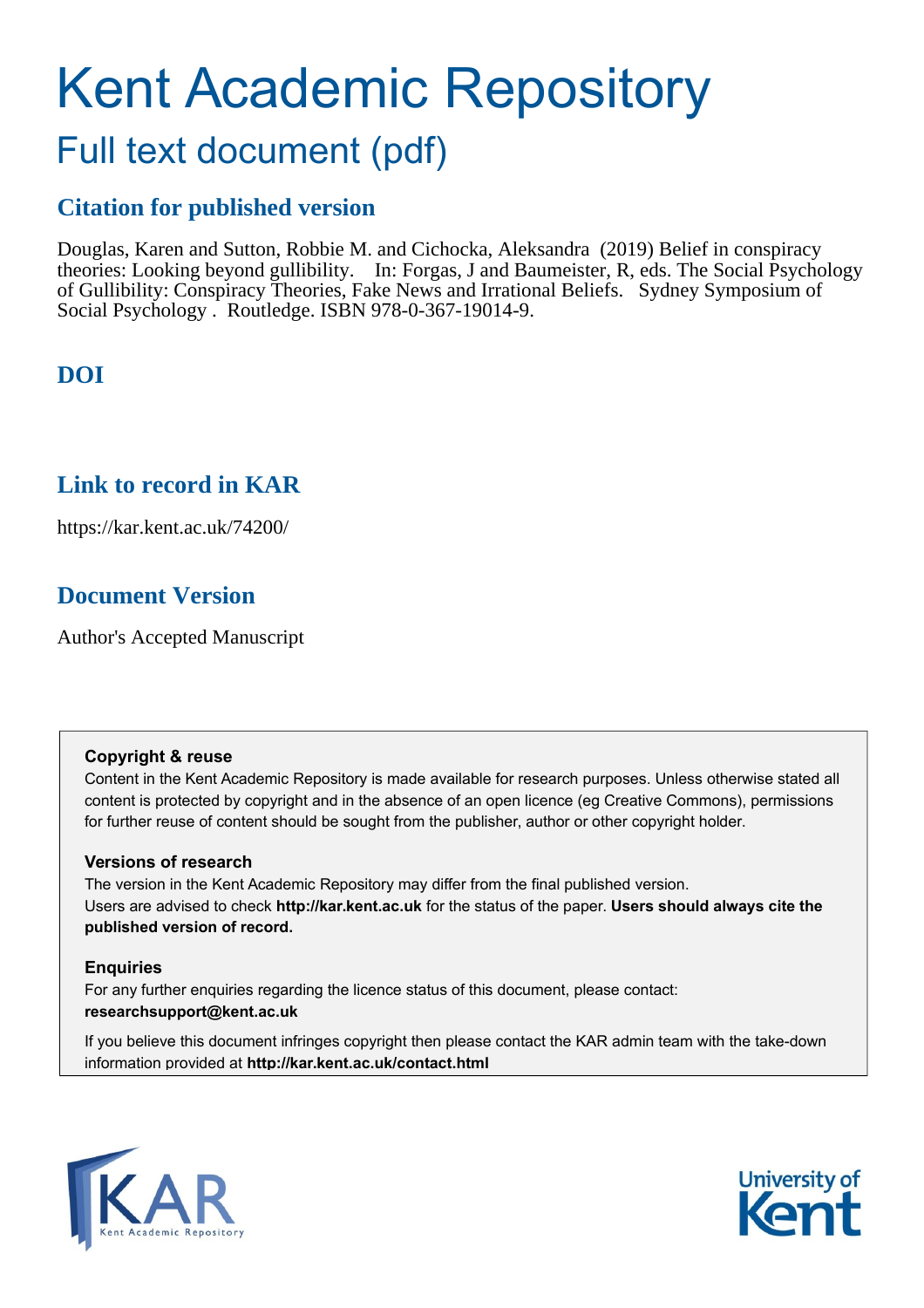#### **Belief in conspiracy theories: Looking beyond gullibility**

Karen M. Douglas, Robbie M. Sutton & Aleksandra Cichocka

University of Kent

#### **Corresponding Author:**

Karen M. Douglas

School of Psychology, University of Kent

Canterbury, CT2 7NP

United Kingdom

E-mail: k.douglas@kent.ac.uk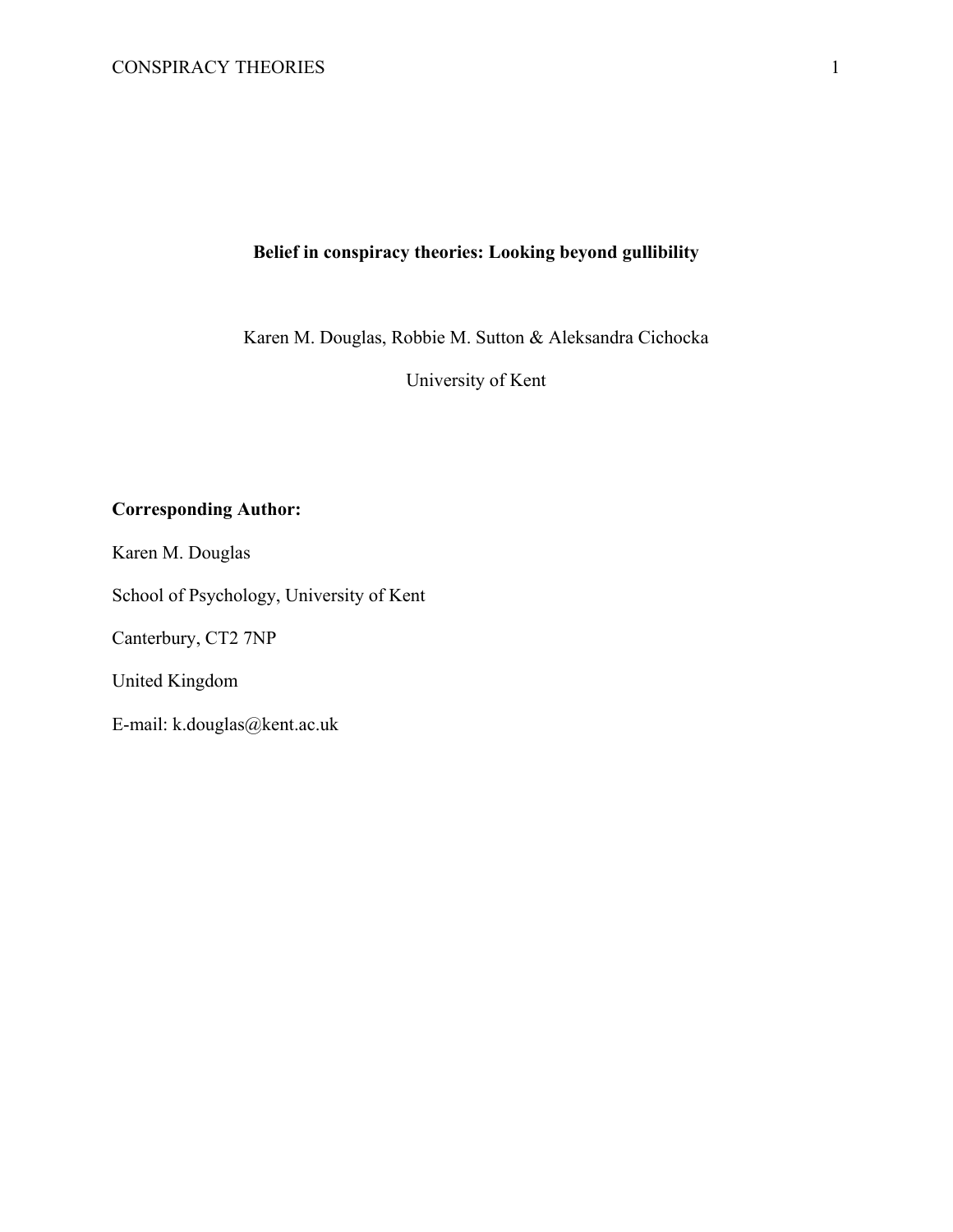Conspiracy theories attribute significant social and political events to the actions of controlling and malevolent groups (e.g., Goertzel, 1994; Uscinski & Parent, 2014). For example, well known conspiracy theories suggest that the 9/11 attacks on the Twin Towers were an 'inside job' orchestrated by the Bush administration to justify the war on terror, and that Diana, Princess of Wales was assassinated by the British Secret Service because she was a nuisance to the British establishment. Belief in conspiracy theories is more common that you might think. For example, over half of Americans believe that Lee Harvey Oswald did not act alone in the assassination of President John F. Kennedy (Jensen, 2013). Furthermore, recent polls suggest that nearly half of British people believe that the government is hiding information about the number of immigrants in the UK (Moore, 2016). There is therefore no doubt that conspiracy theories are popular. But are conspiracy believers gullible? In this chapter, we argue that the research evidence to date does not support this conclusion. Instead, conspiracy theories seem to appeal to people when they need to satisfy important psychological motives.

Specifically, Douglas, Sutton and Cichocka (2017) argued that people are drawn to conspiracy theories when—compared with nonconspiracy explanations—they seem to satisfy important social psychological motives that can be characterised as epistemic (e.g., the desire for understanding, accuracy, and subjective certainty), existential (e.g., the desire for control and security), and social (e.g., the desire to maintain a positive image of the self or group). We outline each of these motives in turn, highlighting evidence that people are drawn to conspiracy theories for these reasons in particular, and not because they will simply believe anything they hear. We also consider whether such psychological motives are met by believing in conspiracy theories. Finally, we take a broader perspective on how future research might expand this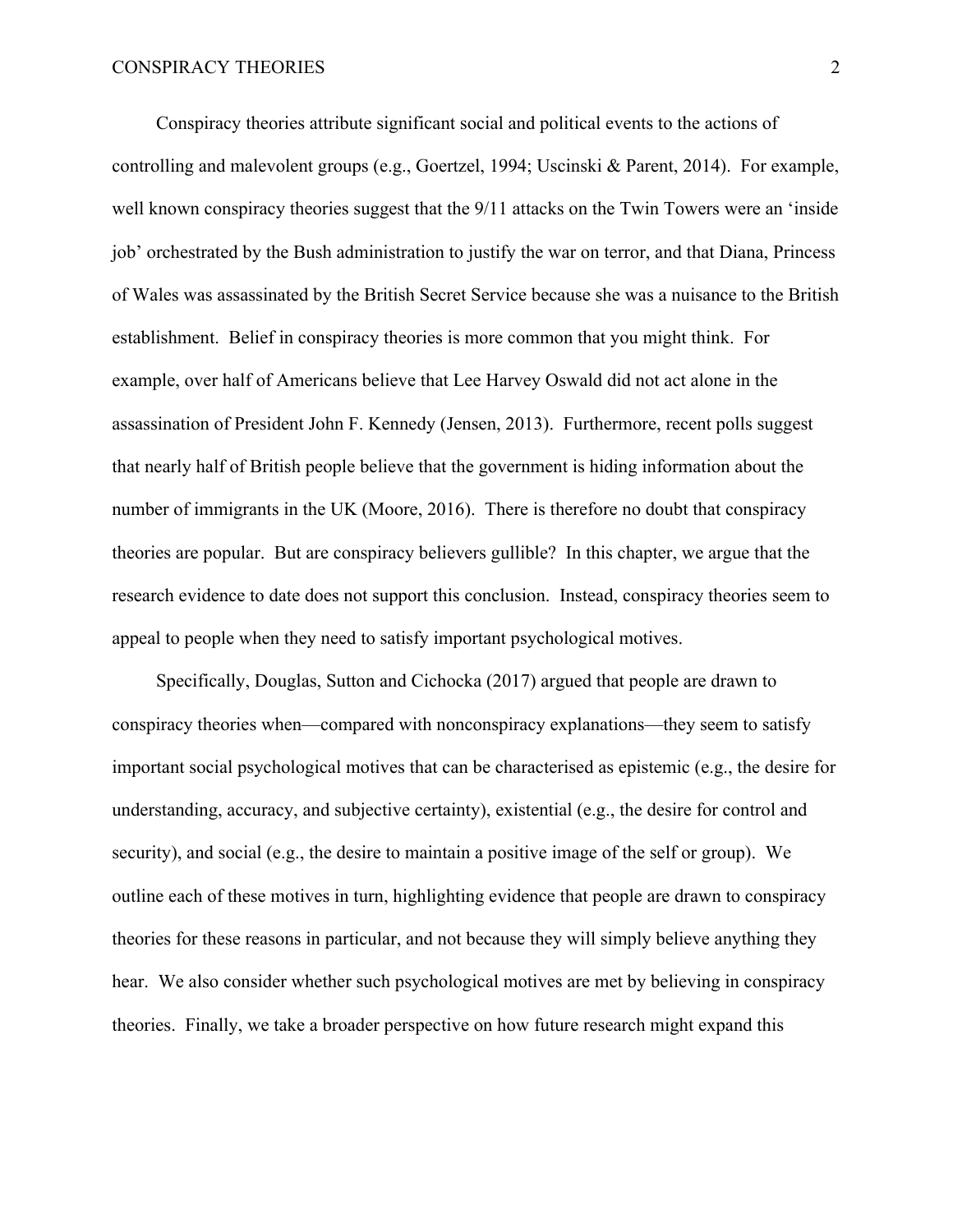taxonomy, and directions that research on the psychology of conspiracy theories might take in future to further test the purposes of believing in conspiracy theories.

#### **Epistemic motives**

Heider (1958) argued that finding causal explanations for events is an important part of creating a consistent and accurate understanding of the world. People want to know the truth and be certain of that truth. They are also curious and want to find out new information. Furthermore, people are generally intolerant of uncertainty and want to find meaning even when events may seem random or very unlikely (Dugas, Gosselin & Ladouceur, 2001). As causal explanations for events, conspiracy theories might appear to satisfy these motives. Specifically, they seem to provide broad, internally consistent explanations that allow people to maintain beliefs in situations of uncertainty and contradiction. They are often resistant to falsification by proposing that multiple actors coordinate and cover up their actions, and by implication that people who try to debunk them are part of the conspiracy (Lewandowsky, Cook, Oberauer, Brophy, Lloyd & Marriott, 2015). Conspiracy theories can also allow people to maintain consistency in their own beliefs (e.g., that climate change is not a serious issue) by characterising evidence (e.g., scientific findings) as conspiracies themselves (Grimes, 2016; Lewandowsky, Oberauer, & Gignac, 2013).

Research supports this view that people turn to conspiracy theories for epistemic reasons. Firstly, research consistently links conspiracy belief with uncertainty. Van Prooijen and Jostmann (2013) hypothesised that uncertainty should increase the extent to which people would interpret signs suggesting that authorities are moral (or immoral) as evidence of conspiracy. In one of their experiments, the researchers manipulated uncertainty salience by asking people to think about the emotions they experience during times of uncertainty, or when they are watching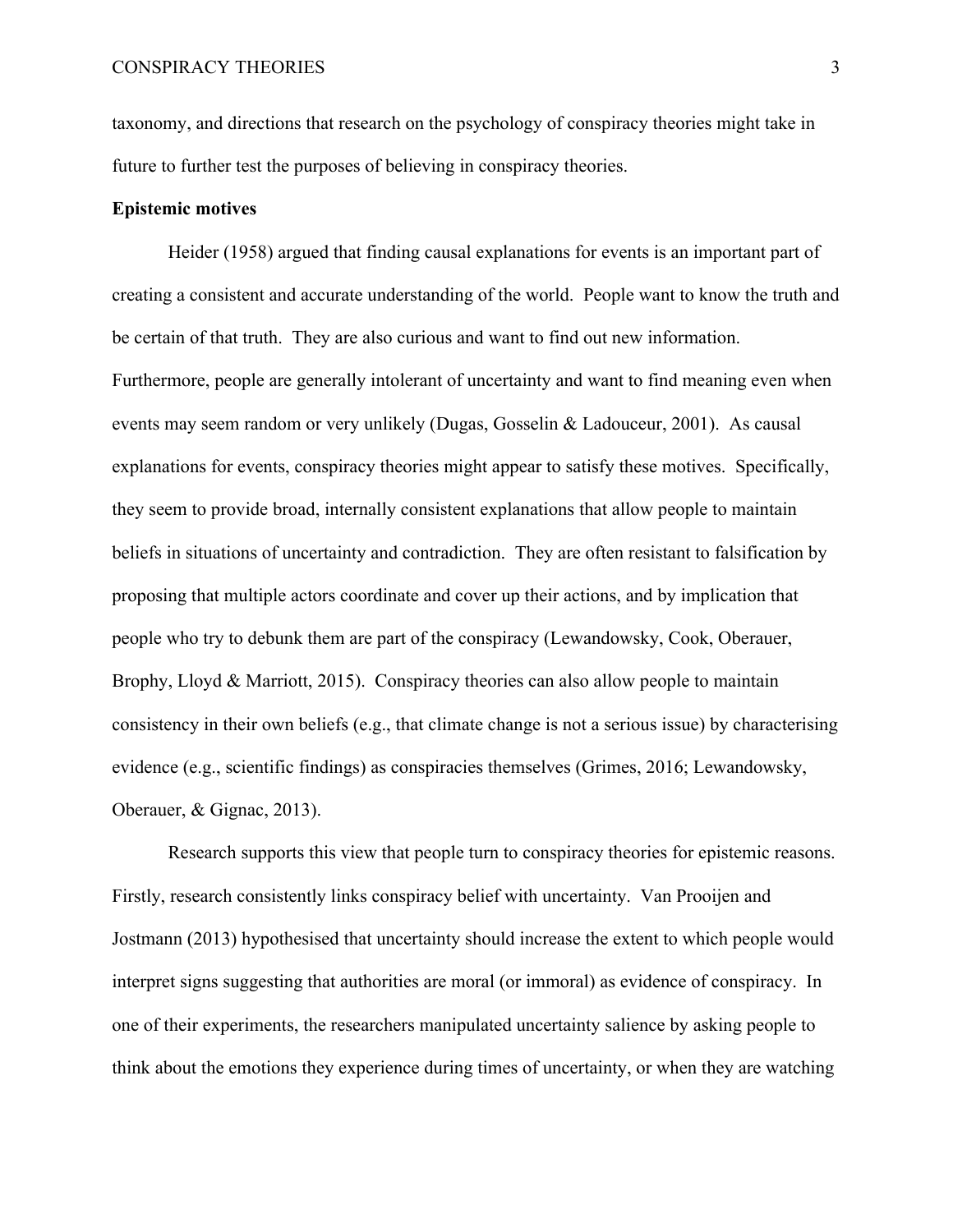#### CONSPIRACY THEORIES 4

television (control). Following the manipulation, they were presented with information about the morality or immorality of oil companies, before completing conspiracy-related questions about oil companies' involvement in the Iraq war. Van Prooijen and Jostmann found that people were only influenced by the morality information (i.e., conspiracy belief was heightened) when they were uncertain. Uncertainty seemed to be a pre-requisite for judging the plausibility of conspiracy theories even when information about morality was also prominent.

Research also links conspiracy belief with a search for patterns and meaning. For example, a study by Whitson and Galinsky (2008) found that the extent to which people saw patterns in noise was associated with belief in conspiracy theories. This suggests that belief in conspiracy theories is stronger amongst people are looking for patterns. A recent set of studies by van Prooijen, Douglas and de Inocencio (in press) also showed that conspiracy belief is associated with pattern perception, but specifically, when patterns are illusory—that is there are no patterns and stimuli are completely random. In one of their studies, van Prooijen et al. asked participants to view sequences of random coin tosses (generated from a website called "random.org"), and to rate the extent to which the sequences were completely random, or completely determined. Participants were also asked to rate the extent to which they believed in well-known and fictitious conspiracy theories, as well as supernatural phenomena. Results revealed robust relationships between all variables, but most important for the current discussion that belief in both well-known and fictitious conspiracy theories were associated with illusory pattern perception.

Belief in conspiracy theories therefore appears to be a very basic cognitive response to the search for patterns where they do not, or are unlikely to, exist (but see Dieguez, Wagner-Egger, & Gauvrit, 2015 for evidence that this might not always occur). Other research shows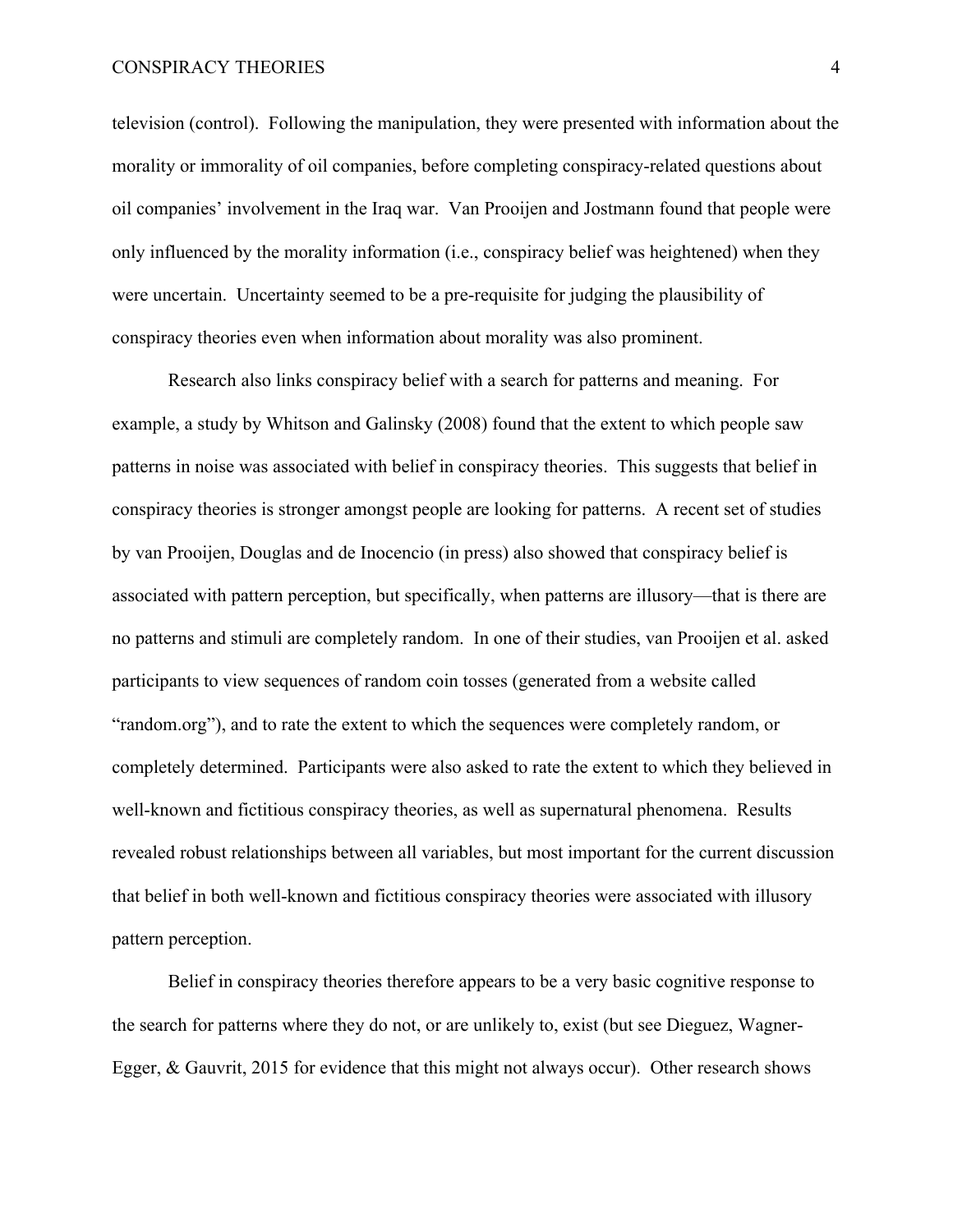#### CONSPIRACY THEORIES 5

that conspiracy beliefs are stronger among people who seek other types of patterns in the environment, such as religious believers and believers in paranormal and supernatural phenomena (e.g., Bruder, Haffke, Neave, Nouripanah, & Imhoff, 2013; Darwin, Neave & Holmes, 2011; Drinkwater, Dagnall & Parker, 2012; Leiser, Duani & Wagner-Egger, 2017; Oliver & Wood, 2014). Research also suggests that people are more likely to adopt conspiracy theories for events that are especially important or large-scale. It is argued that the proportionality bias—that causes must be proportional to effects—means that small, mundane explanations for important events (e.g., that Princess Diana died because the driver of the car was drunk) are not as satisfying as larger and more elaborate explanations (e.g., that she was murdered by the British government; Leman & Cinnirella, 2007).

Beliefs in conspiracy theories have also been linked to the need for cognitive closure, which is the tendency to form quick judgements on any given topic (Kruglanski, 1990). Marchlewska, Cichocka and Kossowska (in press) asked participants to complete a scale measuring the need for cognitive closure, and then some text relating the European Union's plans to finance refugees' stay in Poland. For some participants, this text introduced idea of conspiracy by mentioning an alleged Internet conversation stating that the European Union's support for refugees in Poland was an attempt to gain control over Poland (vs. a control condition with irrelevant information). Participants were then asked to indicate their support for the conspiracy theory. Results revealed that need for cognitive closure was associated with belief in the conspiracy theory, but that it was stronger when the conspiracy explanation was made salient. That is, people high in need for cognitive closure were more likely to believe the straightforward conspiracy explanation when it was available to them. Another experiment showed that this effect was especially important when events lacked a clear, official explanation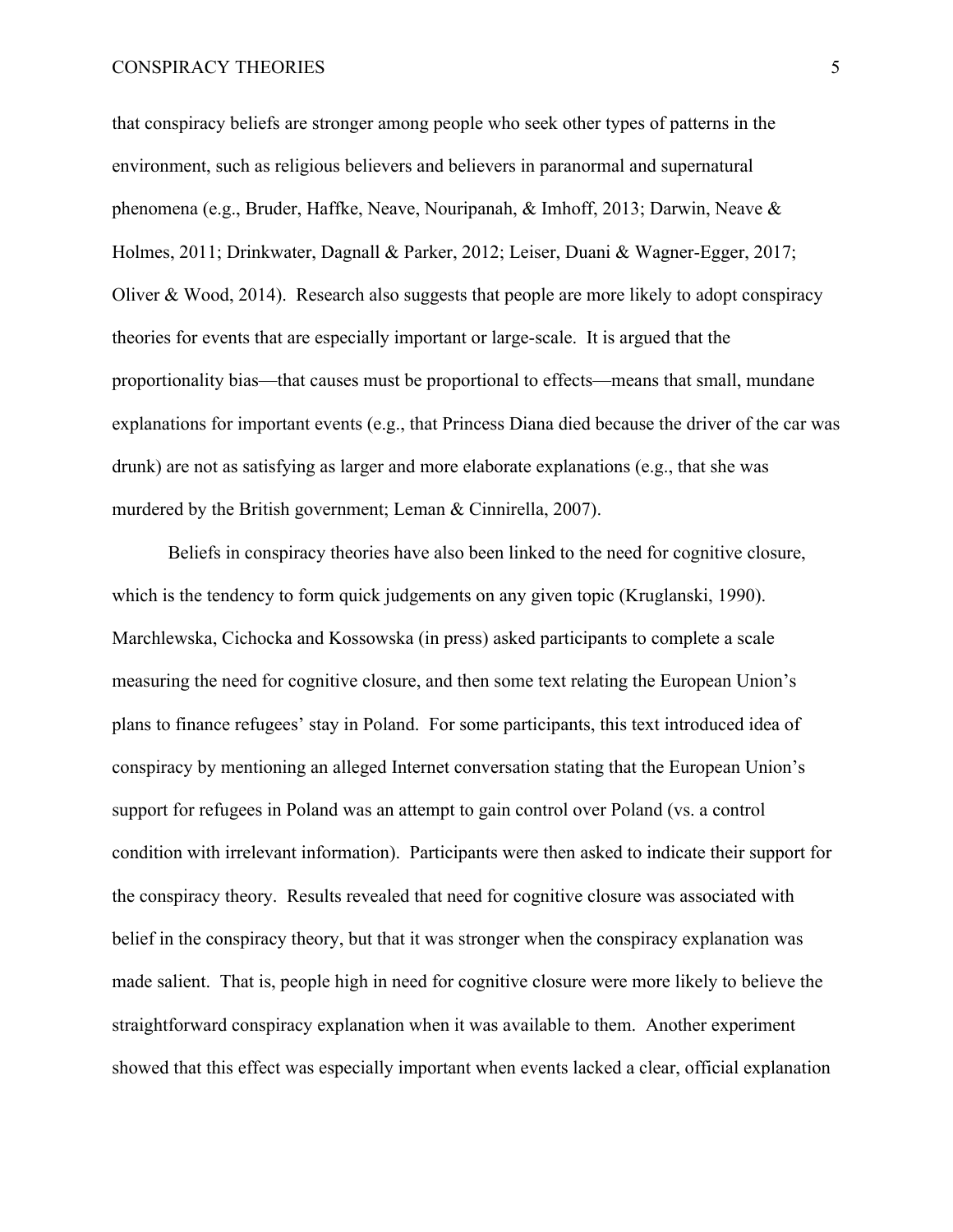(see also Leman and Cinnieralla, 2013 for evidence of the link between need for cognitive closure and belief in conspiracy theories.

Evidence suggests that people might also turn to conspiracy theories as a result of cognitive errors or biases. For example, conspiracy belief has been linked to the conjunction fallacy (Brotherton & French, 2015; Dagnall, Denovon, Drinkwater, Parker & Clough, 2017), which is an error of probabilistic reasoning in which people overestimate the likelihood of cooccurring events (Tversky & Kahneman, 1983). In two studies, Brotherton and French (2014) first examined people's tendency to commit conjunction errors. For example, in one scenario, participants were told that a group of students were visiting a beer garden after university and were asked to estimate the probability that  $(1)$  it is a warm summer's day,  $(2)$  that there are people sitting in the beer garden, and that (3) it is a warm summer's day and there are people sitting in the beer garden. A conjunction error occurs when participants rate the probability of (3) as being higher than one or both of (1) and (2). Brotherton and French found that the tendency to commit conjunction errors was significantly related to conspiracy belief. This occurred when the conjunctions were neutral, or had a conspiratorial flavor.

Other researchers have shown that projection of one's own personal beliefs onto others is associated with conspiracy belief. Douglas and Sutton (2011) found that people's tendency to believe in conspiracy theories is associated with the tendency to believe that—in the same situation—they would participate in the conspiracy themselves. That is, the belief that "they conspire" is in part the result of the belief that "I would conspire". Further, Douglas, Sutton, Callan, Dawtry and Harvey (2016) found that hypersensitive agency detection—the tendency to attribute agency and intentionality where it does not (or is unlikely to) exist—was associated with conspiracy beliefs (see also Brotherton & French, 2015; van der Tempel & Alcock, 2015).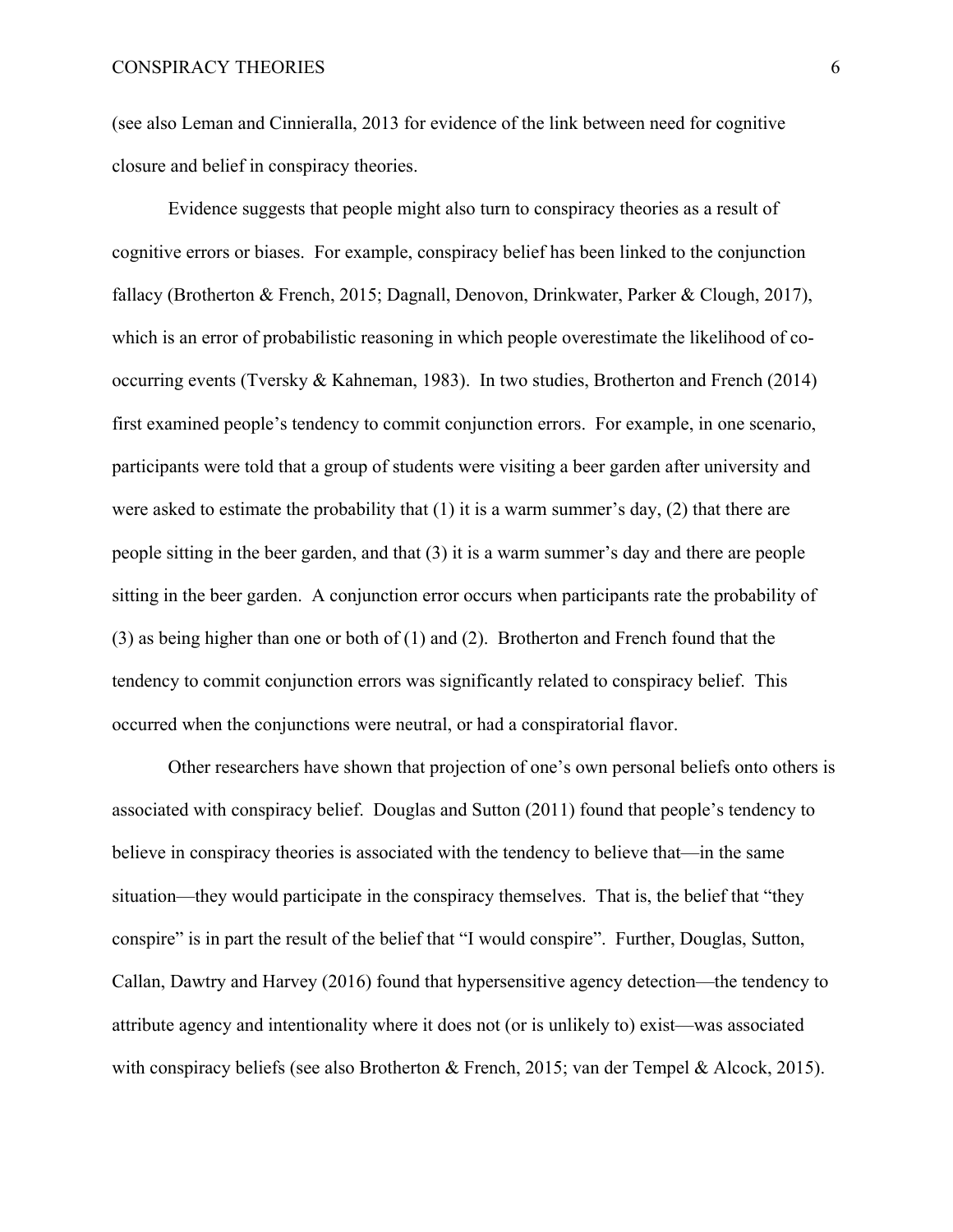Finally, McHoskey (1995) found that conspiracy beliefs may be in part a product of *biased assimilation*—carefully and critically analysing information that disconfirms one's views but uncritically accepting information that confirms them (see also Thorson, 2015).

Various cognitive limitations have also been associated with conspiracy belief. For example, Swami, Voracek, Stieger, Tran and Furnham (2014; see also Ståhl, & van Prooijen, 2018) found that lower levels of analytic thinking predicted conspiracy beliefs. In a further series of experiments, Swami et al. asked participants to complete a range of tasks designed to elicit analytic thinking (e.g., verbal fluency, cognitive disfluency) and found that engaging in these tasks reduced belief in conspiracy theories. Conspiracy believers also tend to score lower in rational thinking style (Mikušková, in press) and higher in intuitive thinking (Swami et al., 2014). Furthermore, people appear to look to conspiracy theories when they are bored (Brotheton & Eser, 2015), and when they have lower levels of intelligence (Stieger, Gumhalter, Tran, Voracek & Swami, 2013).Perhaps conspiracy theories are adopted when knowledge—but also the ability to acquire accurate knowledge—is lacking.

Other cognitive processes associated with belief in conspiracy theories involve a tendency to accept epistemically unjustified beliefs (Lobato, Mendoza, Sims & Chin, 2014), and a general tendency toward religious or quasi-religious thinking (Franks, Bangerter and Bauer 2013). Finally, conspiracy beliefs tend to be positively correlated with factors such as non- or sub-clinical delusional thinking (Dagnall et al., 2015) and schizotypy, which describes a range of personality characteristics and experiences from normal to psychotic (Barron, Morgan, Towell, Altemeyer & Swami, 2014; Darwin et al., 2011, Bruder et al., 2013; van der Tempel & Alcock, 2015; Swami, Pietschnig, Tran, Nader, Stiener & Voracek, 2013).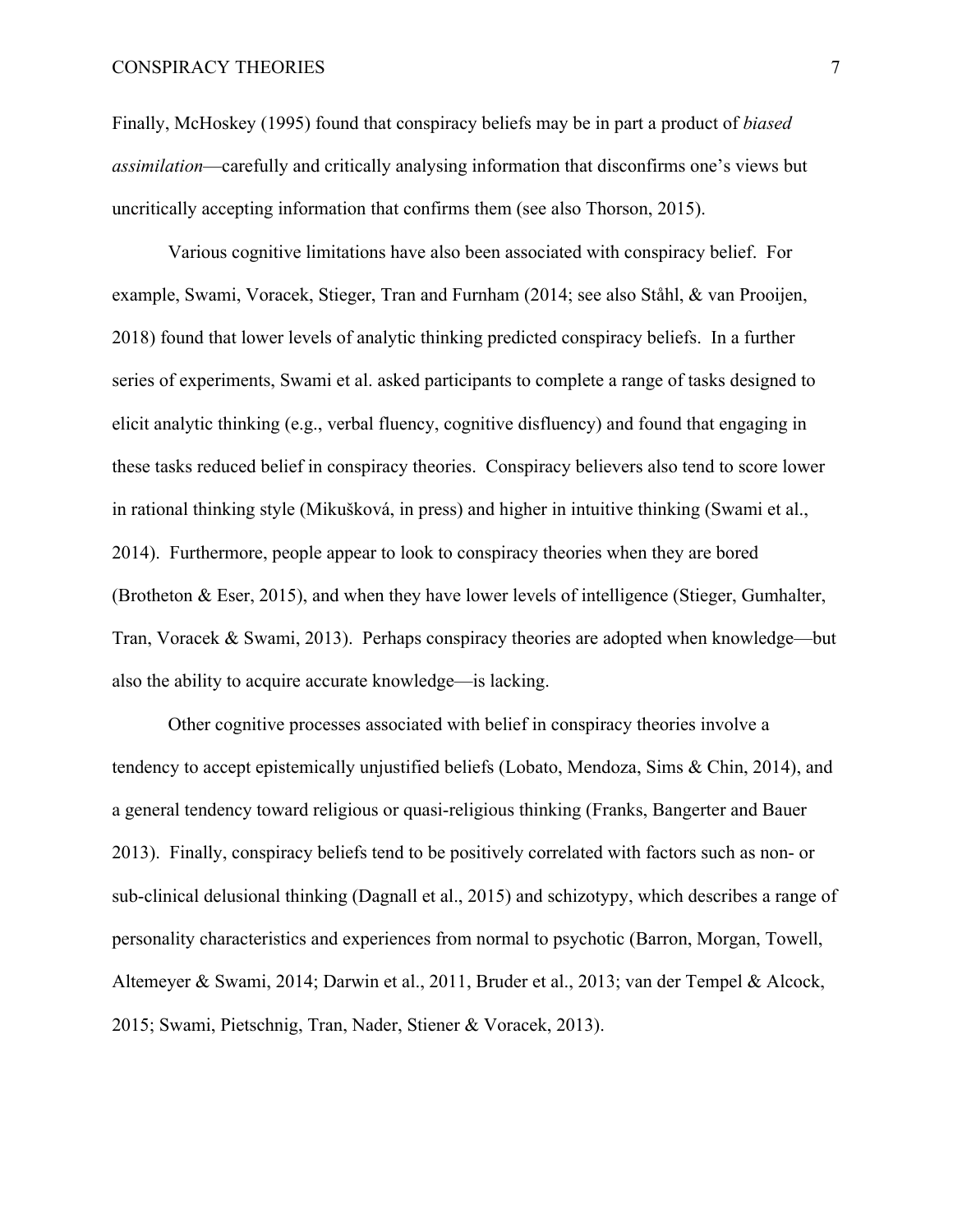Overall, therefore, there is evidence that conspiracy theories appeal to individuals who seek accuracy and meaning (or both) but perhaps lack the cognitive tools or experience difficulties that prevent them from finding these via other means. Conspiracy theories therefore appeal to people who are looking for the truth but seem to lack the skills to look in the right places. At this point, many readers would quite naturally draw the conclusion that conspiracy believers must therefore be gullible. They are cognitively limited, uneducated, prone to cognitive errors and biases, and they do not think analytically. They make irrational choices when evaluating different pieces of information. They must therefore believe anything they hear without critical evaluation. However, this conclusion based solely on cognitive factors would be premature and too simplistic. There are other important factors that need to be considered as we explain in the remainder of this chapter.

#### **Existential motives**

In addition to their epistemic purposes, causal explanations for events help people to feel safe and secure and also to be able to control things that happen to them and to their social groups (Tetlock, 2002). Early perspectives on conspiracy belief suggested that people turn to conspiracy theories for compensatory satisfaction when they do not feel safe and do not feel that they have control. For example, conspiracy theories may promise to make people feel safer because dangerous and deceitful individuals are identified and the threat they pose is countered (Bost & Prunier, 2013). Also, people who feel that they lack control may feel better when they adopt conspiracy theories because such theories allow them to feel that they possess an alternative, and non-official account (Goertzel, 1994).

Research supports the idea that people turn to conspiracy theories in a bid to fulfill existential motives. For example, studies have shown that people are likely to turn to conspiracy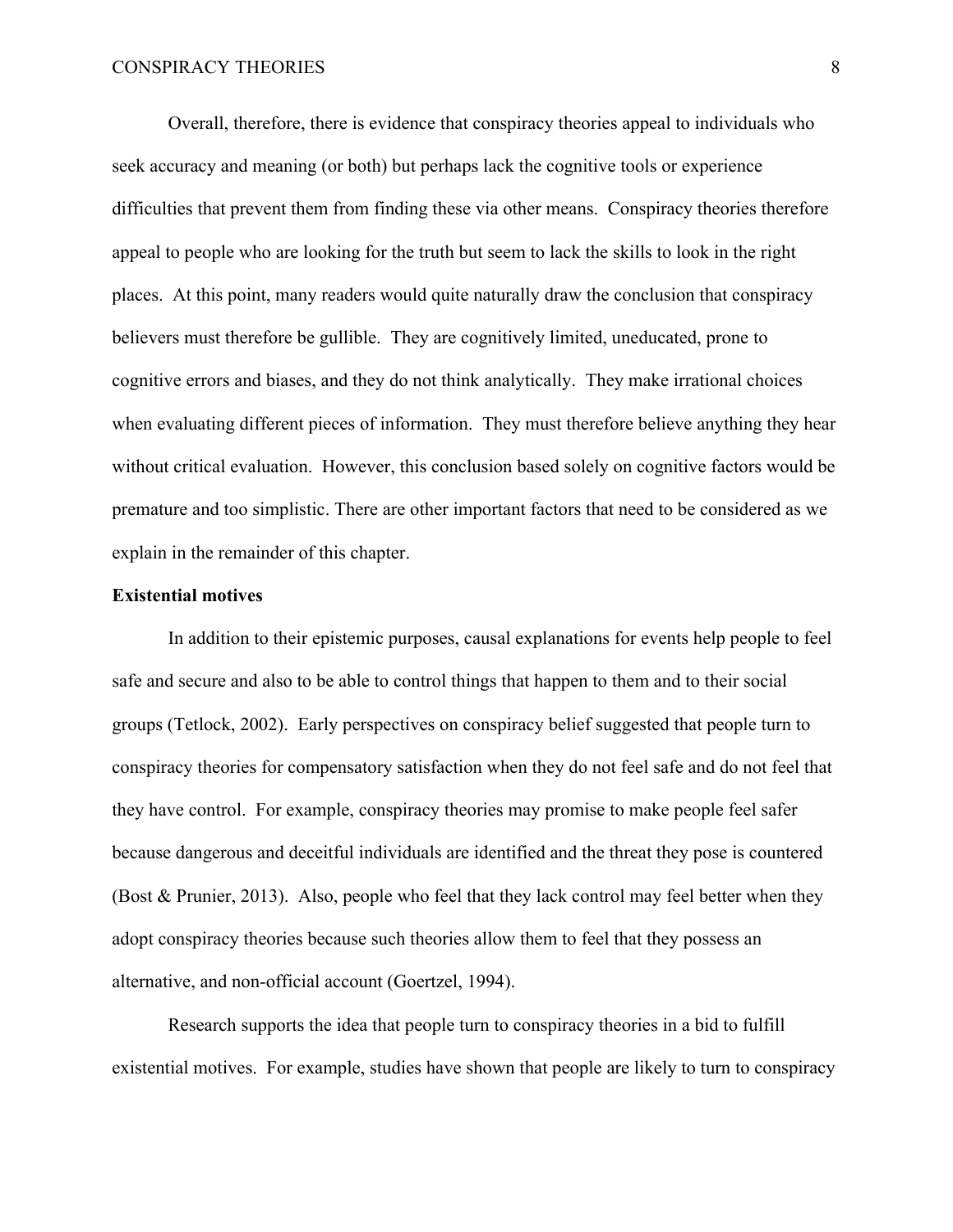theories when they are anxious. Grzesiak-Feldman (2013) asked university students to complete a state-trait anxiety measure and found that both were associated with belief in conspiracy theories about Jewish people, Germans, and Arabs. In two further studies, Grzesiak-Feldman also showed that anxiety-inducing situations (i.e., waiting for exams) were associated with increased belief in conspiracy theories. People who feel powerless are also more likely to believe conspiracy theories (Abalakina-Paap, Stephan, Craig, & Gregory, 1999). People who have an insecure attachment style are also more likely to believe in conspiracy theories (Green  $\&$ Douglas, 2018). Conspiracy belief is also strongly related to lack of sociopolitical control or lack of psychological empowerment (Bruder et al., 2013; see also Uscinski & Parent, 2014; van Prooijen and Acker 2015; Nyhan, 2017). Also, experiments have shown that conspiracy belief is greater when people feel unable to control outcomes, but that it is reduced when their sense of control is affirmed (van Prooijen & Acker, 2015).

Belief in conspiracy theories is also correlated with existential anxiety (Newheiser, Farias, & Tausch, 2011), and anomie—a feeling of personal unrest and lack of understanding of the social world (e.g., Abalakina-Paap et al., 1999; Bruder et al., 2013; Goertzel, 1994). Belief in conspiracy theories is also associated with a belief that the economy is getting worse (Parsons, Simmons, Shinhoster & Kilburn, 1999). People may therefore feel that conspiracy theories will help them come to terms with their particular problems, enabling them to regain some of the psychological goods that they have lost (Franks, Bangerter, Bauer, Hall, & Noort, 2017). Specifically, Franks et al. argue that conspiracy theories help people make sense of unsettling events and provide optimism that things will change. In a similar vein, other researchers have demonstrated that conspiracy theories might buffer people from threats to the social system in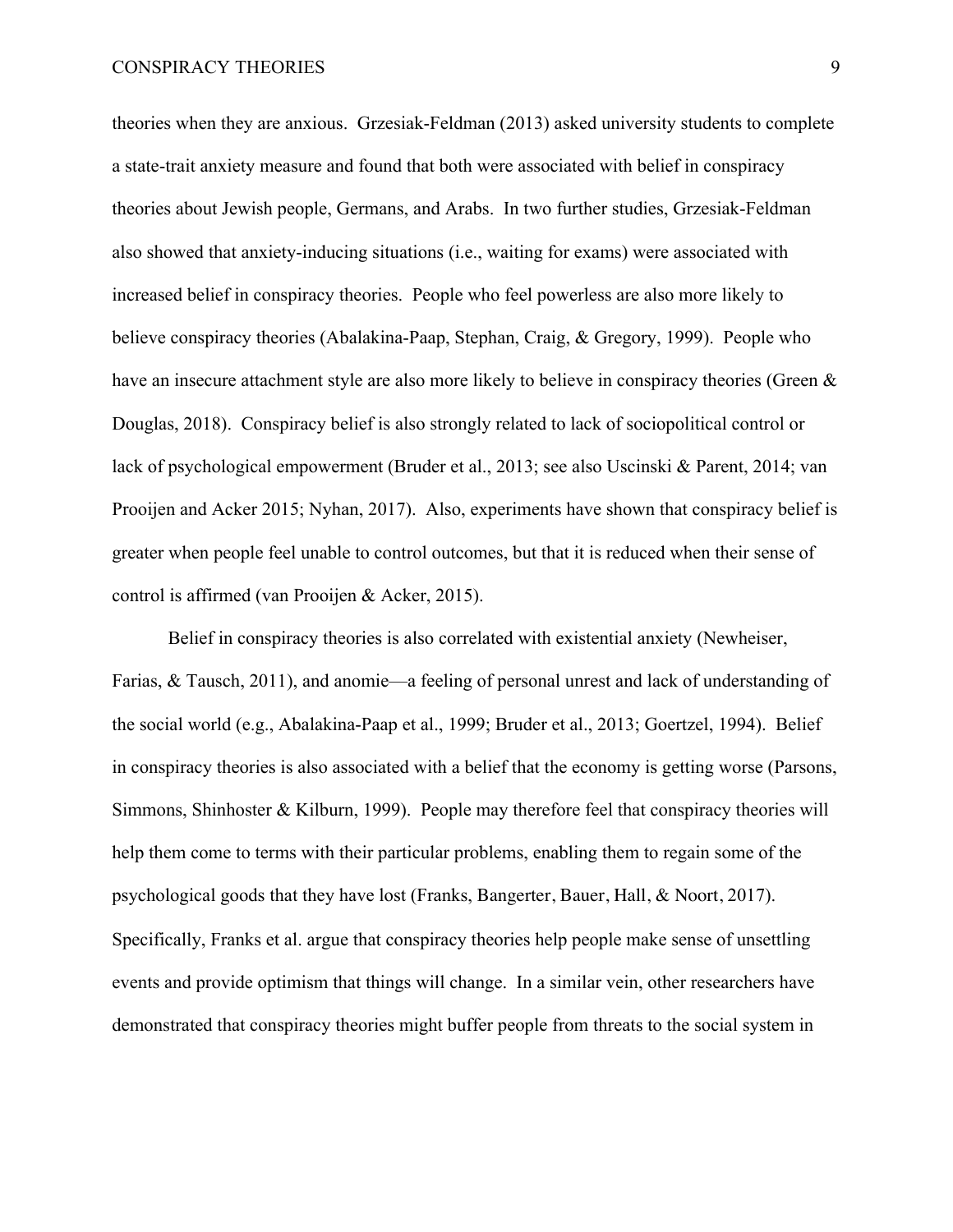which they live, such as a suffering economy, or negative social and political events (Jolley, Douglas & Sutton, 2018).

There is therefore a convincing amount of evidence that people turn to conspiracy theories in an attempt to satisfy existential motives. This, however, does not mean that they are gullible. Believing in conspiracy theories to fulfill existential motives does not mean that people will believe simply anything they hear. Instead, the conspiracy beliefs are determined by the nature of the existential needs. For example, if people are feeling unsettled about a particular issue, they might gravitate toward conspiracy theories to resolve the issue but they would not feel compelled to adopt conspiracy theories if they were feeling settled, or believe in conspiracy theories that are unrelated to that need. Using conspiracy theories to rationalize feelings of powerlessness is also motivated. People will not simply believe anything—they will believe what helps them come to terms with the psychological goods that they are missing.

#### **Social motives**

Causal explanations are also informed by a variety of social motivations, including the need to belong and to maintain a positive image of the self and the social groups that we belong to. Conspiracy theories may also be adopted in an effort to fulfill such social motives. For example, scholars have suggested that conspiracy theories may boost people's image of the self and the ingroup by allowing blame for negative outcomes to be attributed to others. Thus, conspiracy theories may help to uphold people's image of the self and their in-group as capable and honest but as harmed or impaired by powerful and immoral others.

Research to date supports this argument. For example, Cichocka, Marchlewska and Golec de Zavala (2016) found that conspiracy theories were particularly appealing to narcissists, who have an inflated yet insecure feeling of self worth. Other studies have shown links between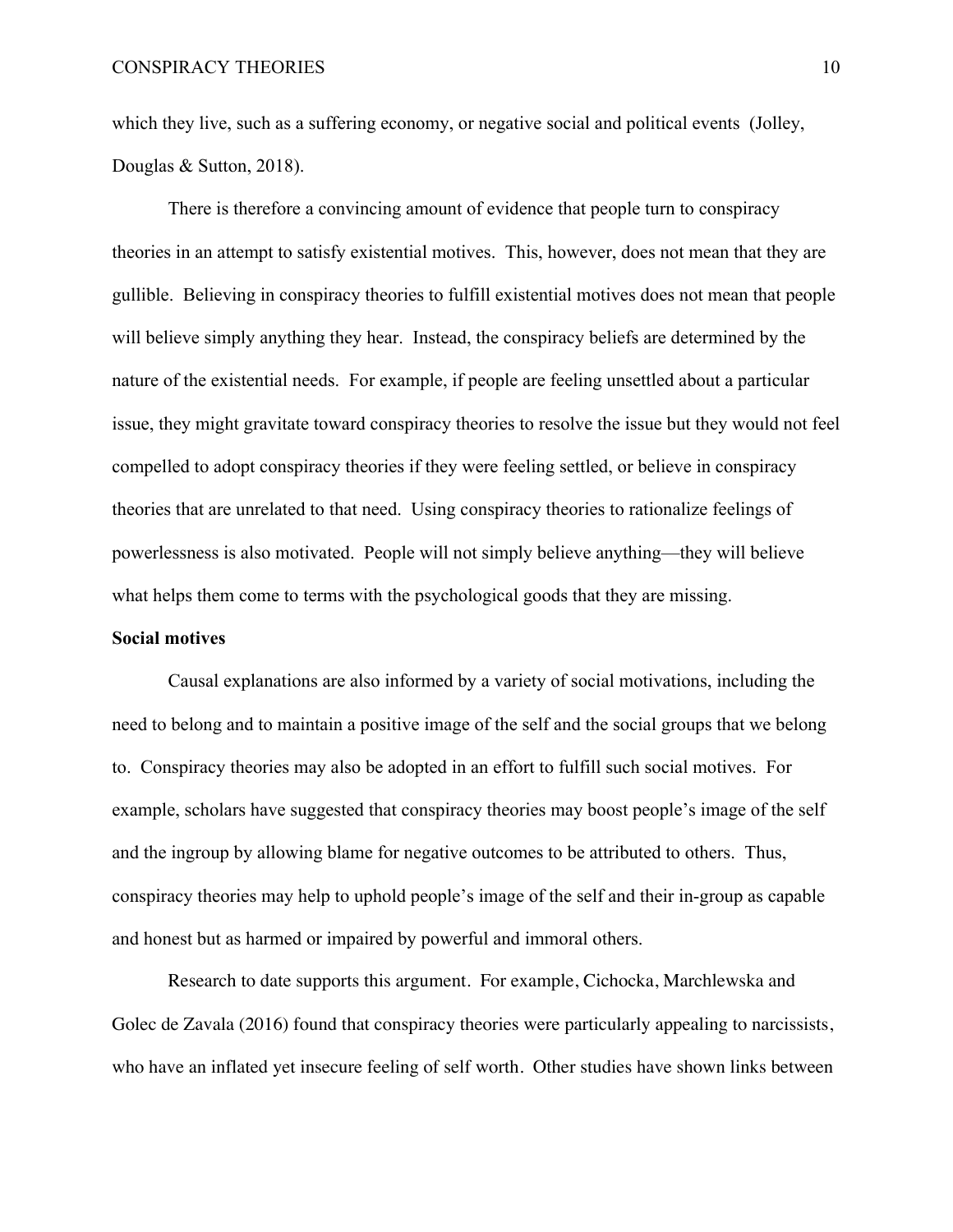conspiracy beliefs and the social psychological need to feel unique to others (Imhoff  $\&$ Lamberty, 2017; Lantian, Muller, Nurra & Douglas, 2017). For example, in one experiment, Lantian et al. manipulated the need for uniqueness by asking participants to complete a task in which they were asked to think and write about the importance of individuality (vs. conformity), which is designed to increase (vs. decrease) the need to feel unique. Results revealed that participants in the individuality condition were more likely to believe conspiracy theories about a fictitious event than those in the conformity condition. It is argued that conspiracy theories allow people to feel that they are in possession of rare, important information that other people do not have, making them feel special and thus boosting their self-esteem.

Conspiracy theories are also important to the need to feel good about our social groups. Researchers have further found that conspiracy theories—in addition to appealing to individual narcissists—are also particularly appealing to *collective narcissists* who believe in the in-group's greatness paired with a belief that other people do not appreciate it enough. That is, the more narcissistic people are about their groups, the more they are likely to believe that other groups are conspiring against them. Specifically, Golec de Zavala and Cichocka (2012) found that national collective narcissism in Poland predicted endorsement of conspiracy stereotypes of Jews. Also, Cichocka, Marchlewska, Golec de Zavala and Olechowski (2016) demonstrated that national collective narcissism in Poland was associated with the endorsement of conspiracy theories about Russian involvement in the Smolensk crash of 2010 in which the Polish president and several officials died. However, ordinary identification with the national group without narcissism predicted *lower* likelihood of endorsing these conspiracy theories. This suggests that conspiracy explanations of intergroup events derive from a need to validate the group image by disparaging outgroups.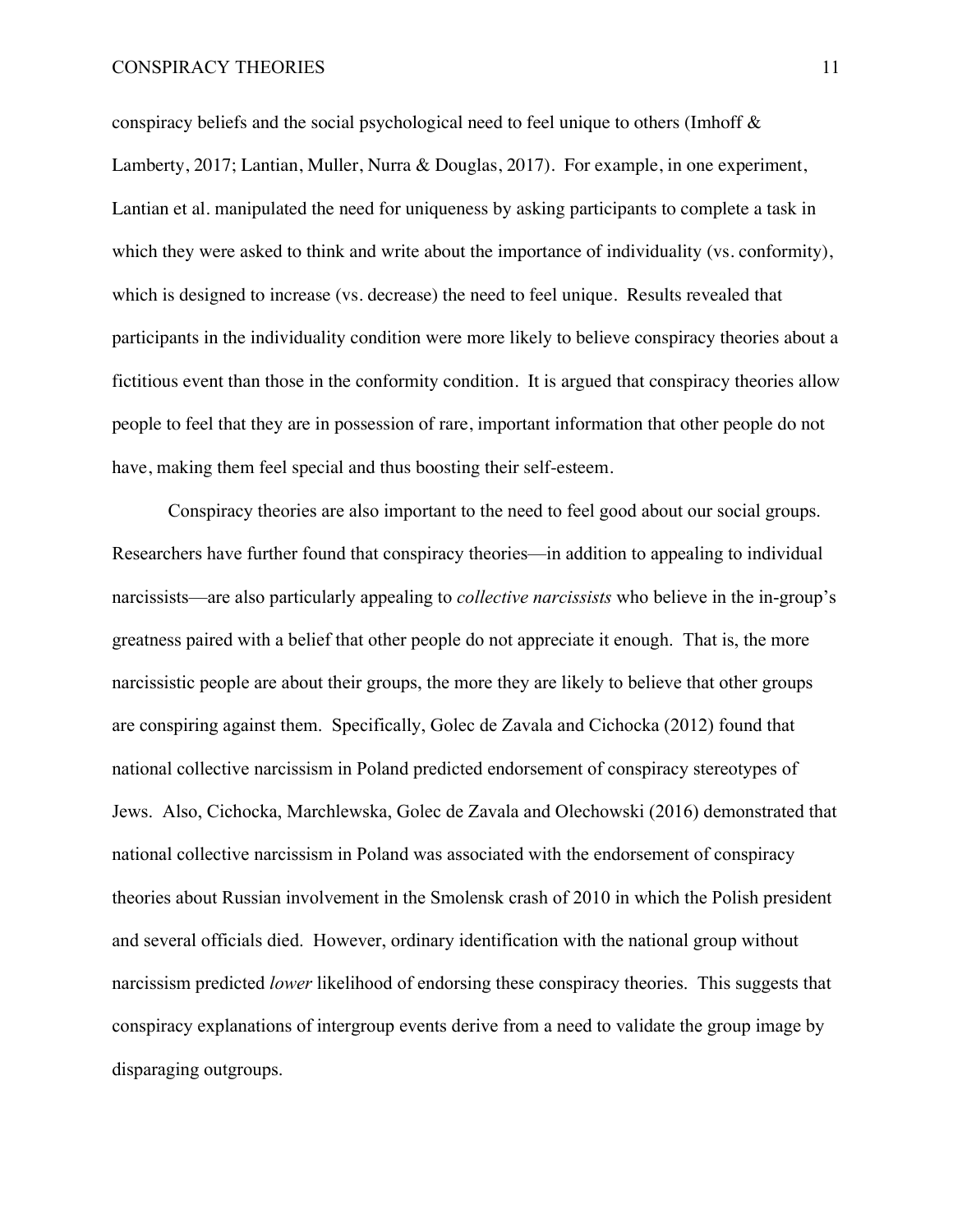Other social motives appear relevant to conspiracy theories, including the need to belong. Graeupner and Coman (2017) considered the relationship between social exclusion and belief in conspiracy theories. Participants in one study were asked to think about a social interaction and rate how socially excluded they felt after the event. They were then asked to rate their agreement with a set of well-known conspiracy theories. Results revealed a relationship between social exclusion and belief in conspiracy theories, and a second (experimental) study showed that social exclusion also influenced superstitious beliefs. Graeupner and Coman argued that people turn to these beliefs to try to make sense of their negative social experiences. Furthermore, members of groups who have objectively low (vs. high) status because of their ethnicity (Crocker, Luhtanen, Broadnax, & Blaine, 1999) or income (Uscinski & Parent, 2014) appear more likely to believe in conspiracy theories. For example, Crocker et al. (1999) demonstrated that Black Americans (compared to White Americans) were more likely to believe in conspiracy theories about the American government conspiring against Blacks. Feeling socially disadvantaged and disenfranchised therefore appears to be a significant determinant of whether or not conspiracy theories appeal to people.

Related to this point, research from political science suggests that people on the losing (vs. winning) side of political processes are also more likely to believe conspiracy theories. Specifically, Uscinski and Parent (2014) argue—based on analyses of archival data from over 100 years of newspaper letters and also representative surveys—that people use conspiracy theories when they are powerless to defend themselves against the powerful. In other words, conspiracy theories are for "losers". Along this vein, conspiracy belief has also been linked to prejudice against powerful groups (Imhoff & Bruder, 2014) and groups that are viewed as enemies (Kofta & Sedek, 2005). Groups who feel that they have been victimised are also more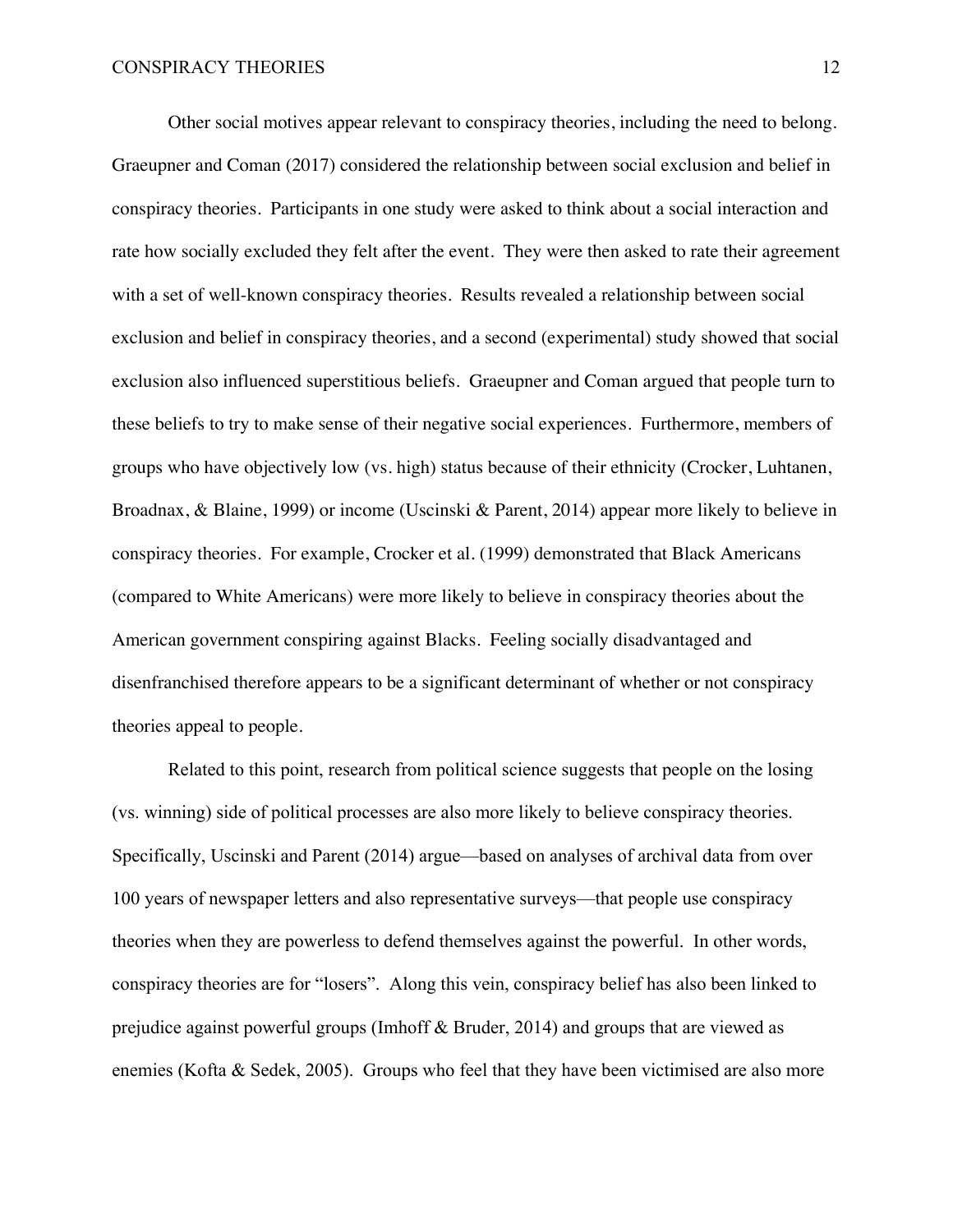likely to endorse conspiracy theories about other more powerful groups (Bilewicz, Winiewski, Kofta, & Wójcik, 2013; Mashuri & Zaduqisti, 2014).

Given such experiences, it is not gullible for people to believe that dominant groups have been (and probably still are) conspiring against them. When people believe in conspiracy theories, they are often responding to real threats, inequalities and historical instances of threat and victimization. People therefore adopt beliefs that protect their own groups. To give another example, when left-wingers believe conspiracy theories that demonize right-wingers (and vice versa), they are endorsing beliefs that cohere with their political views, and indeed there is evidence that people do so at both ends of the political spectrum (Uscinski & Parent, 2014). If people were simply being gullible, they would believe in all conspiracy theories, but it is clear that they do not. Belief in conspiracy theories is motivated by people's group memberships and the beliefs that are associated with those group memberships.

In further support of this point, studies have shown that people are more likely to believe in conspiracies directed at their own group if they have personally experienced discrimination, such as being the victim of police harassment (Parsons et al., 1999), or race discrimination (Simmons & Parsons, 2005). Situational threats and crisis situations can also increase the likelihood of conspiracy beliefs (Kofta, Sędek, & Sławuta, 2011; Mashuri & Zaduqisti, 2014; van Prooijen & Douglas, 2017). It is therefore important to consider the political, social, and historical contexts that make conspiracy theories seem more believable to people than conventional explanations (see also Nattrass, 2013). People do not simply believe anything they believe what they want to believe.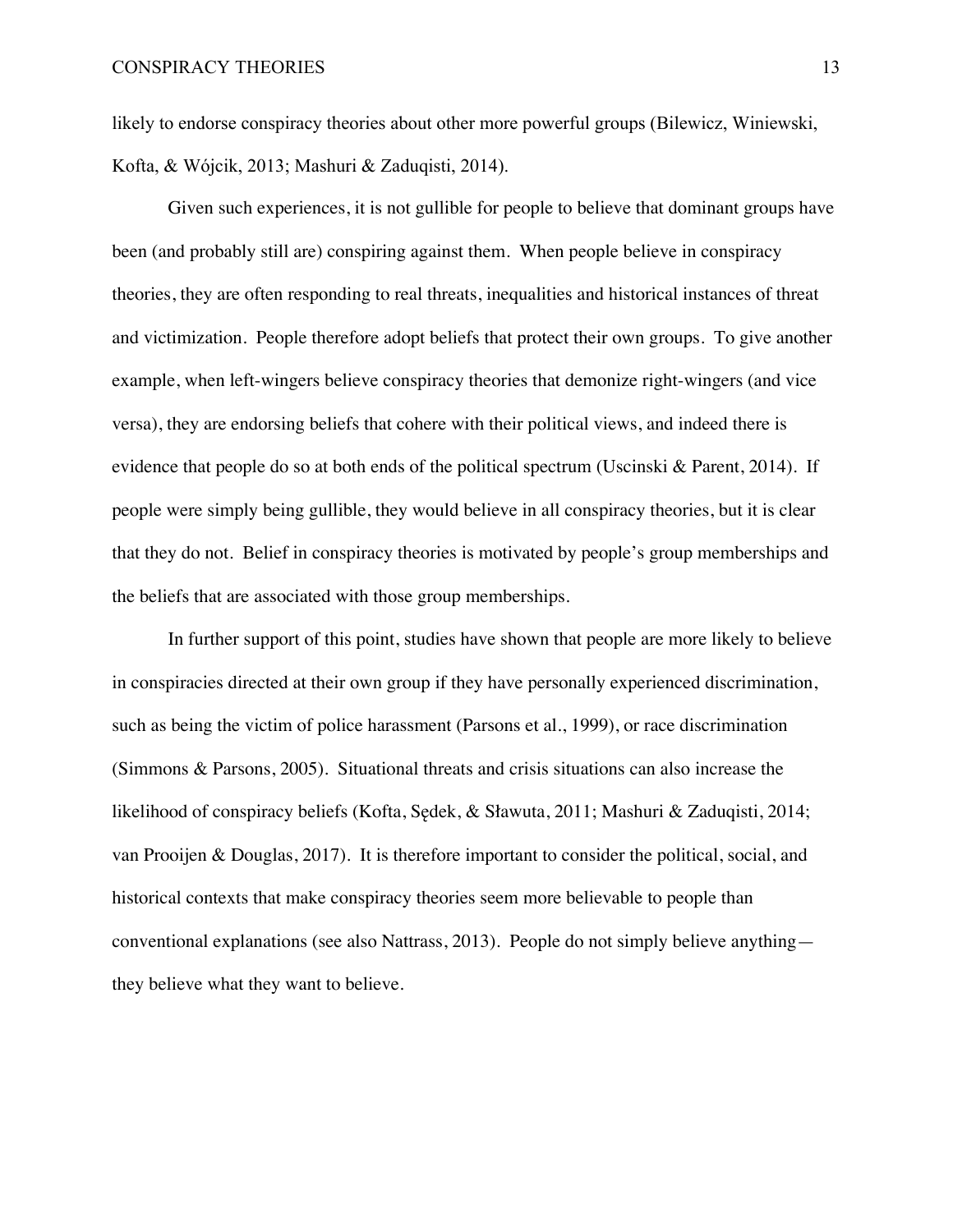#### **How well do conspiracy theories satisfy psychological motives?**

Relatively little research has addressed this question to date. However, the existing research suggests that conspiracy theories may be more appealing to people than actually satisfying their psychological motives. Taking existential motives first, some research suggests that rather than reducing uncertainty, conspiracy theories might even increase it. Specifically, Jolley and Douglas (2014a) asked people to read conspiracy theories about governments in one study, and about climate change in another. In each case, participants were asked how uncertain they felt and their responses were compared with participants who had either been in a control condition with no information, or an anti-conspiracy condition with material refuting the conspiracy theories. In each case, conspiracy theories—rather than making people feel more certain—made people feel even more uncertain.

There also seems to be little evidence that conspiracy theories satisfy existential motives. On the contrary, experimental exposure to conspiracy theories appears to immediately suppress people's sense of autonomy and control (Jolley & Douglas, 2014a, 2014b). For example, in the study mentioned in the previous paragraph, the researchers also measured feelings of powerlessness. These feelings increased—rather than decreased—as a result of being exposed to conspiracy theories. These same studies have also shown that conspiracy theories make people less inclined to take actions that, in the long term, might boost their autonomy and control. Specifically, after exposure to conspiracy theories, people are less inclined to commit to their workplaces (Douglas  $& Leite, 2017$ ) and to engage in mainstream political processes such as voting and party politics (Jolley & Douglas, 2014a). Exposure to conspiracy theories may undermine people's control and power in another, more subtle way. Douglas and Sutton (2008) showed that people were effectively persuaded by conspiracy theories about the death of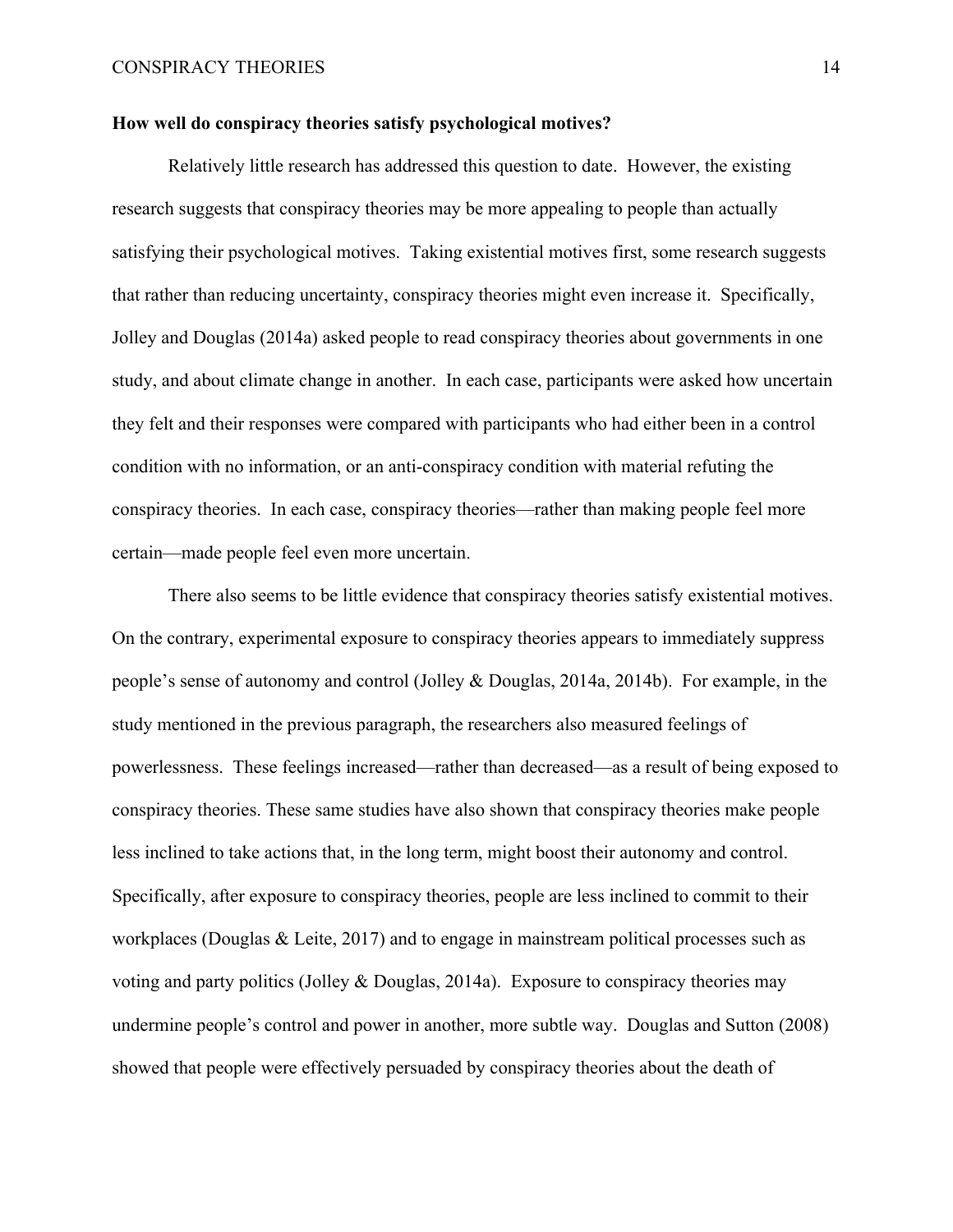#### CONSPIRACY THEORIES 15

Princess Diana but were not aware that they had been persuaded. Instead, they falsely recalled that their previous beliefs were identical to their new beliefs. Being influenced without awareness is arguably not an empowering position.

Furthermore, although people are clearly drawn toward conspiracy theories in an attempt to satisfy their social motivations, it is not clear that this is a strategy that works. A typical feature of conspiracy theories is their negative, distrustful representation of others and outgroups. Thus, it is reasonable to suggest that they are not only an indication but also a cause of the feelings of alienation, disenfranchisement and anomie with which they are associated (e.g., Abalakina-Paap et al., 1999). Experiments have also shown that exposure to conspiracy theories decreases trust in governmental institutions, even if the conspiracy theories are completely unrelated to those institutions (Einstein  $\&$  Glick, 2015). It also causes people to trust politicians and scientists less, and to disengage with politics and scientific findings (Jolley  $\&$  Douglas, 2014a). So far, research therefore suggests that conspiracy theories may further frustrate rather than satisfy people's social motives.

#### **Summary and future directions**

This does not mean that conspiracy believers are gullible, however. It does mean that the psychological crutch that people are using may not support them in the way they might hope. Beliefs in conspiracy theories may be ultimately self-defeating, but not straightforwardly a reflection of gullibility. We expect that further research will be undertaken to test the framework of Douglas et al. (2017) and to examine when conspiracy theories might satisfy people's psychological motives and when they might not.

Indeed, there are grounds to expect future research to show that conspiracy theories fulfill the motives of some people but not others. The experimental research conducted thus far has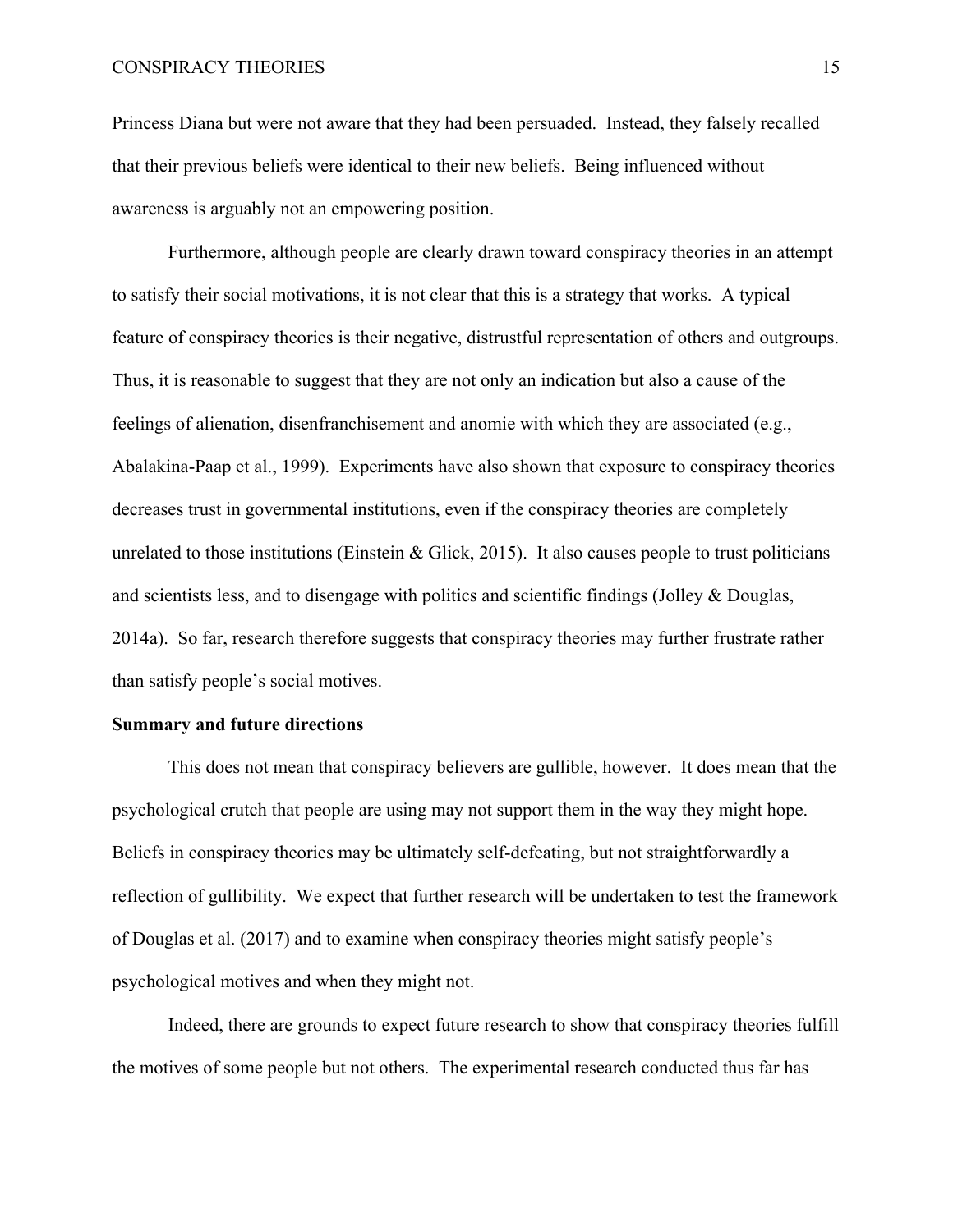only sampled from populations such as undergraduate students and survey panelists that are not greatly disadvantaged or threatened. Furthermore, these populations tend to show quite low levels of conspiracy belief. Typically, on a seven-point scale, conspiracy belief is just above or below the midpoint of the scale (e.g., see Douglas  $\&$  Sutton, 2011). These are people who therefore generally do not endorse conspiracy theories. For these people, conspiracy theories are likely to be experienced as bothersome or worrying, but not daily concerns that determine other activities in their lives.

These are not the people whom scholars have had in mind when they have argued that conspiracy theories may sometimes help people satisfy their needs and motives. Instead, they are typically referring to groups and individuals who are already estranged from society and for whom conspiracy theories may offer some compensation for lost psychological goods. These include disempowered groups who may use conspiracy theories to destabilise powerful groups and systems by formulating their own understanding of realities (Sapountzis & Condor, 2013) and by group cohesion and collective action (Adams, O'Brien, & Nelson, 2006). In these communities—and indeed in prominent online conspiracy communities such as the 9/11 Truth movement—conspiracy belief may offer an important source of belonging and shared reality.

Furthermore, it is clear that elites do conspire against public interests—that is, real conspiracies do happen. Conspiracy theories play an important role in making people aware of what has happened, and opening important information for discussion and debate. To be sure that conspiracy theories are harmful rather than helpful, further research needs to be conducted on people who have greater psychological motives to fulfill. That is, more detailed and longitudinal studies of disadvantaged populations are necessary.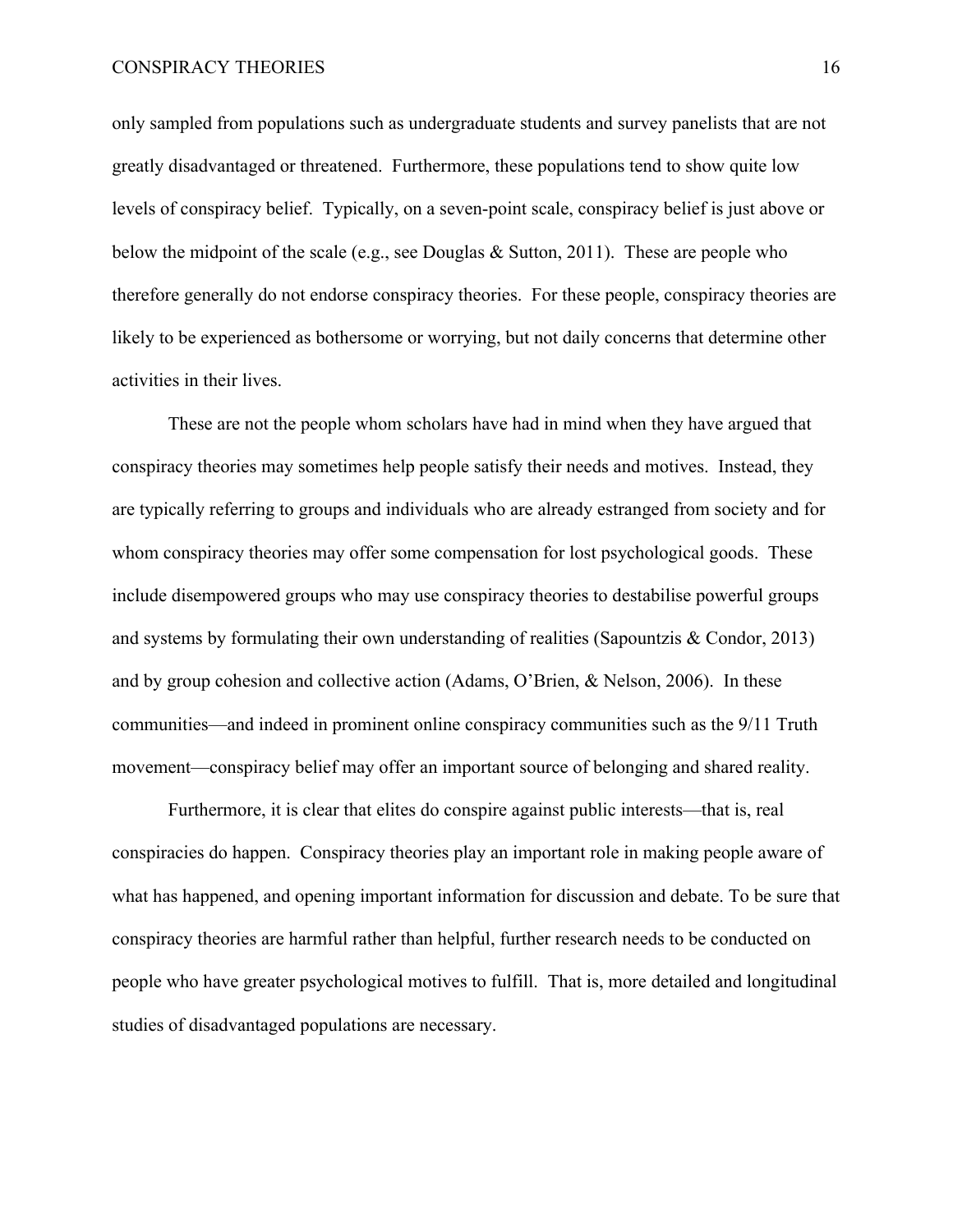Finally, some conspiracy theories may indeed reflect believers' gullibility. Specifically, one cannot equate conspiracy theories about the 9/11 attacks or the assassination of President John F. Kennedy with conspiracy theories about lizard aliens ruling the world, or those proposing that the earth is flat. There are clearly distinctions between conspiracy theories and the people who believe them might therefore also differ on important dimensions. Although there is evidence that people who believe in one conspiracy theory also tend to believe in others (e.g., Goertzel, 1994), studies have tested belief in well-known conspiracy theories rather than those that could be considered as more far-fetched. People who believe in the more far-fetched conspiracy theories may indeed show characteristics of gullibility. To date, there is no reliable typology of conspiracy theories but it clear that not all conspiracy theories are equal.

#### **Closing remarks**

We have overviewed the recent taxonomy of conspiracy belief proposed by Douglas et al. (2017) in which it is argued that people are attracted to conspiracy theories for epistemic, existential, and social reasons. Specifically, people believe conspiracy theories in an attempt to fulfill epistemic, existential, and social motives. In reviewing the evidence for this argument, we also argue that conspiracy theories cannot simply be viewed as something that only the most gullible people will believe. Instead, we argue that conspiracy theories may be better viewed as a psychological prop that people lean on to alleviate specific psychological frustrations. More research is needed to determine when this strategy that works and when it does not.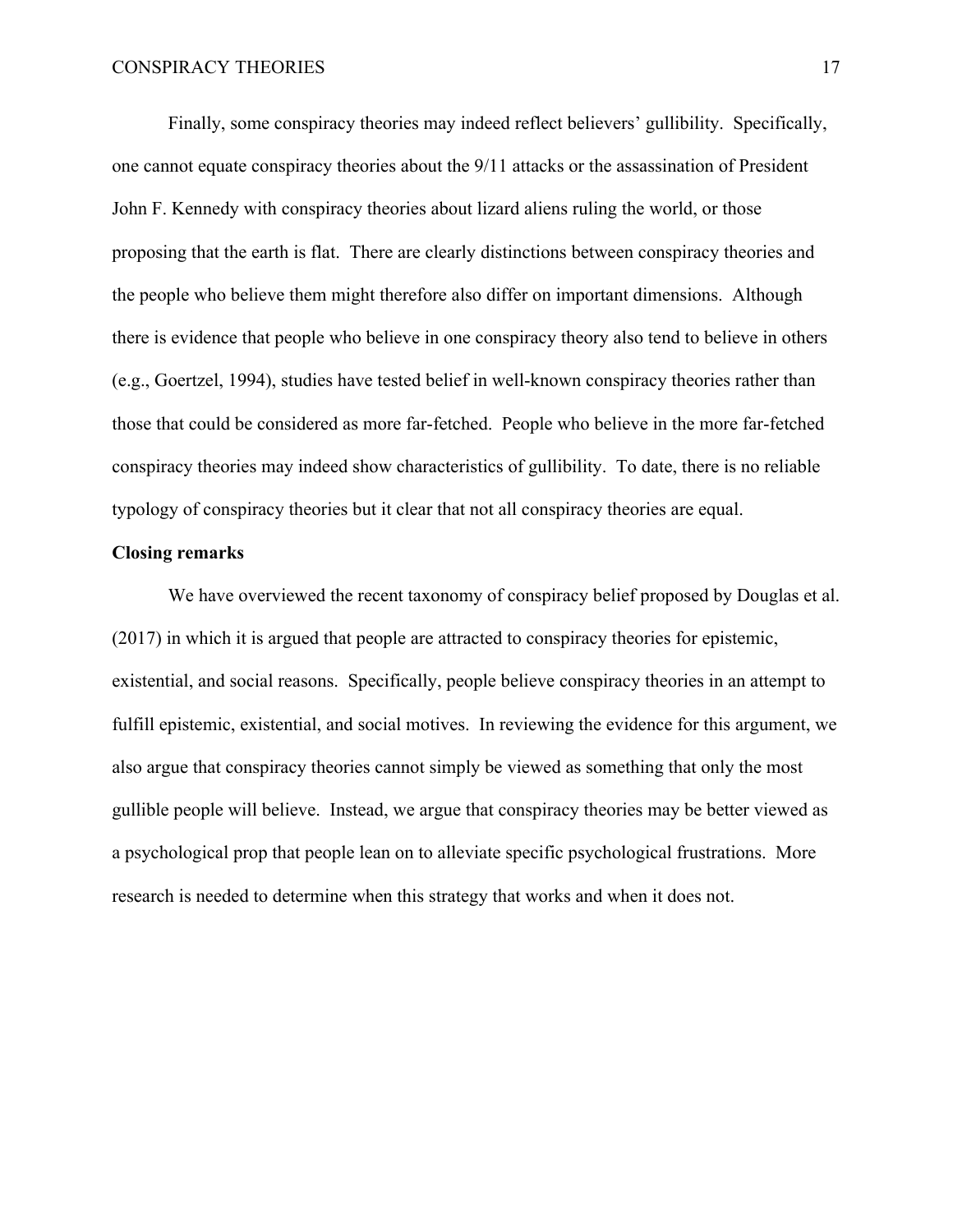#### **References**

- Abalakina-Paap, M., Stephan, W. G., Craig, T., & Gregory, L. (1999). Beliefs in conspiracies. *Political Psychology*, *20*, 637–647.
- Adams, G., O'Brien, L. T., & Nelson, J. C. (2006). Perceptions of racism in Hurricane Katrina: A liberation psychology analysis. *Analyses of Social Issues and Public Policy*, *6*, 215– 235.
- Barron, D., Morgan, K., Towell, T., Altemeyer, B., & Swami, V. (2014). Associations between schizotypy and belief in conspiracist ideation. *Personality and Individual Differences, 70*, 156-159.
- Bilewicz, M., Winiewski, M., Kofta, M., & Wójcik, A. (2013). Harmful ideas: The structure and consequences of anti-Semitic beliefs in Poland. *Political Psychology*, *34*, 821–839.
- Bost, P. R., & Prunier, S. G. (2013). Rationality in conspiracy beliefs: The role of perceived motive. *Psychological Reports*, *113*, 118–128.
- Brotherton, R., & Eser, S. (2015). Bored to fears: Boredom proneness, paranoia, and conspiracy theories. *Personality and Individual Differences, 80*, 1-5.
- Brotherton, R., & French, C. C. (2014). Belief in conspiracy theories and susceptibility to the conjunction fallacy. *Applied Cognitive Psychology*, *28*, 238–248.
- Bruder, M., Haffke, P., Neave, N., Nouripanah, N., & Imhoff, R. (2013). Measuring individual differences in generic beliefs in conspiracy theories across cultures: Conspiracy Mentality Questionnaire. *Frontiers in Psychology*, *4*, Article 225. doi:10.3389/fpsyg.2013.00225
- Cichocka, A., Marchlewska, M., & Golec de Zavala, A. (2016). Does self-love or self-hate predict conspiracy beliefs? Narcissism, self-esteem, and the endorsement of conspiracy theories. *Social Psychological & Personality Science*, *7*, 157–166.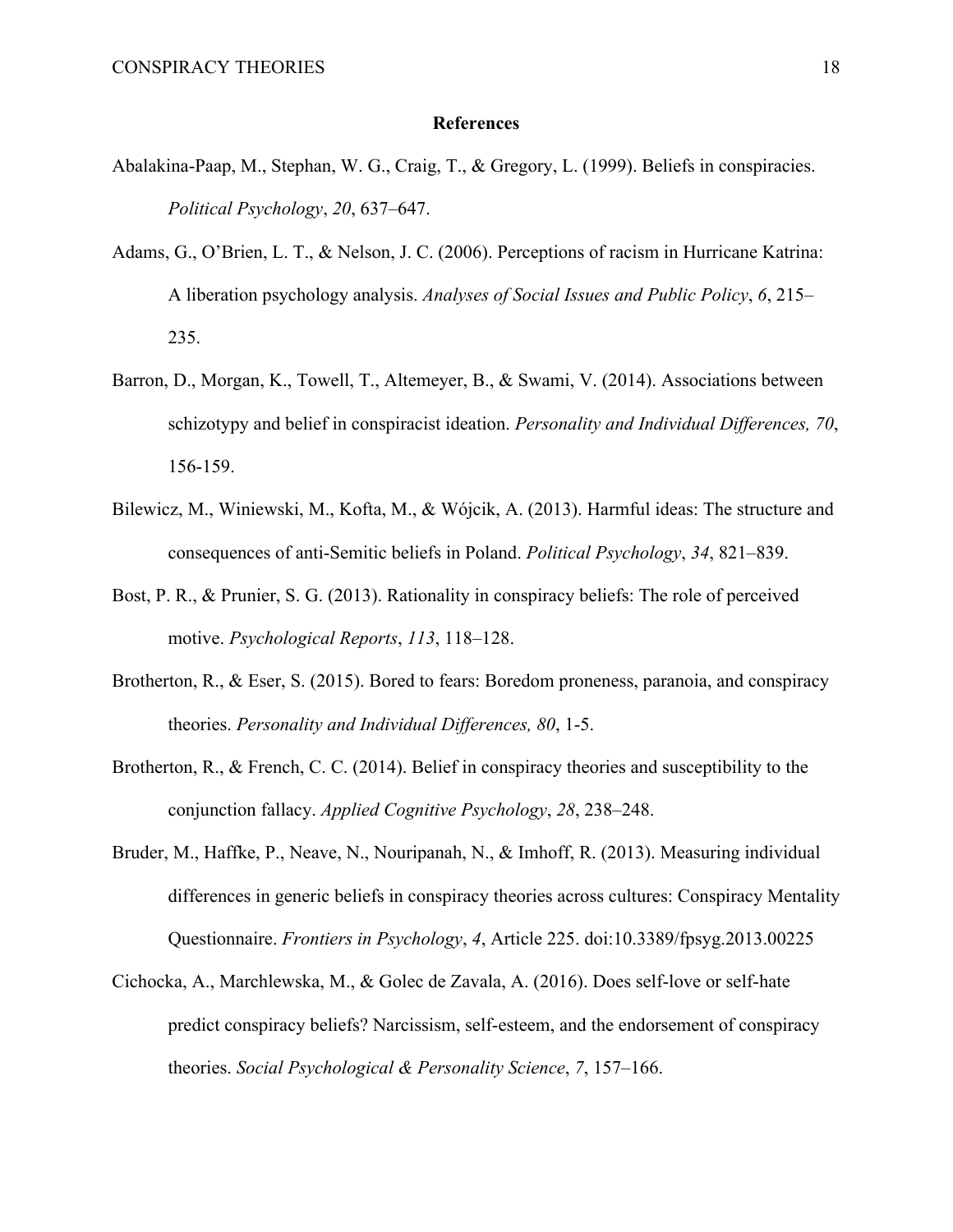- Cichocka, A., Marchlewska, M., Golec de Zavala, A., & Olechowski, M. (2016). "They will not control us": In-group positivity and belief in intergroup conspiracies. *British Journal of Psychology*, *107*, 556–576.
- Crocker, J., Luhtanen, R., Broadnax, S., & Blaine, B. E. (1999). Belief in U.S. government conspiracies against Blacks among Black and White college students: Powerlessness or system blame? *Personality and Social Psychology Bulletin*, *25*, 941–953.
- Dagnall, N., Denovan, A., Drinkwater, K., Parker, A., & Clough, P. J. (2017). Urban legends and paranormal beliefs: The role of reality testing and Schizotypy. *Frontiers in Psychology, 8*(942).
- Darwin, H., Neave, N., & Holmes, J. (2011). Belief in conspiracy theories. The role of paranormal belief, paranoid ideation and schizotypy. *Personality and Individual Differences, 50*, 1289-1293.
- Dieguez, S., Wagner-Egger, P., & Gauvrit, N. (2015). Nothing happens by accident, or does it? A low prior for randomness does not explain belief in conspiracy theories. *Psychological Science*, *26*, 1762–1770.
- Douglas, K. M., & Sutton, R. M. (2008). The hidden impact of conspiracy theories: Perceived and actual impact of theories surrounding the death of Princess Diana. *Journal of Social Psychology*, *148*, 210–221.
- Douglas, K.M., & Sutton, R.M. (2011). Does it take one to know one? Belief in conspiracy theories is influenced by personal willingness to conspire. *British Journal of Social Psychology*, *50*, 544-552.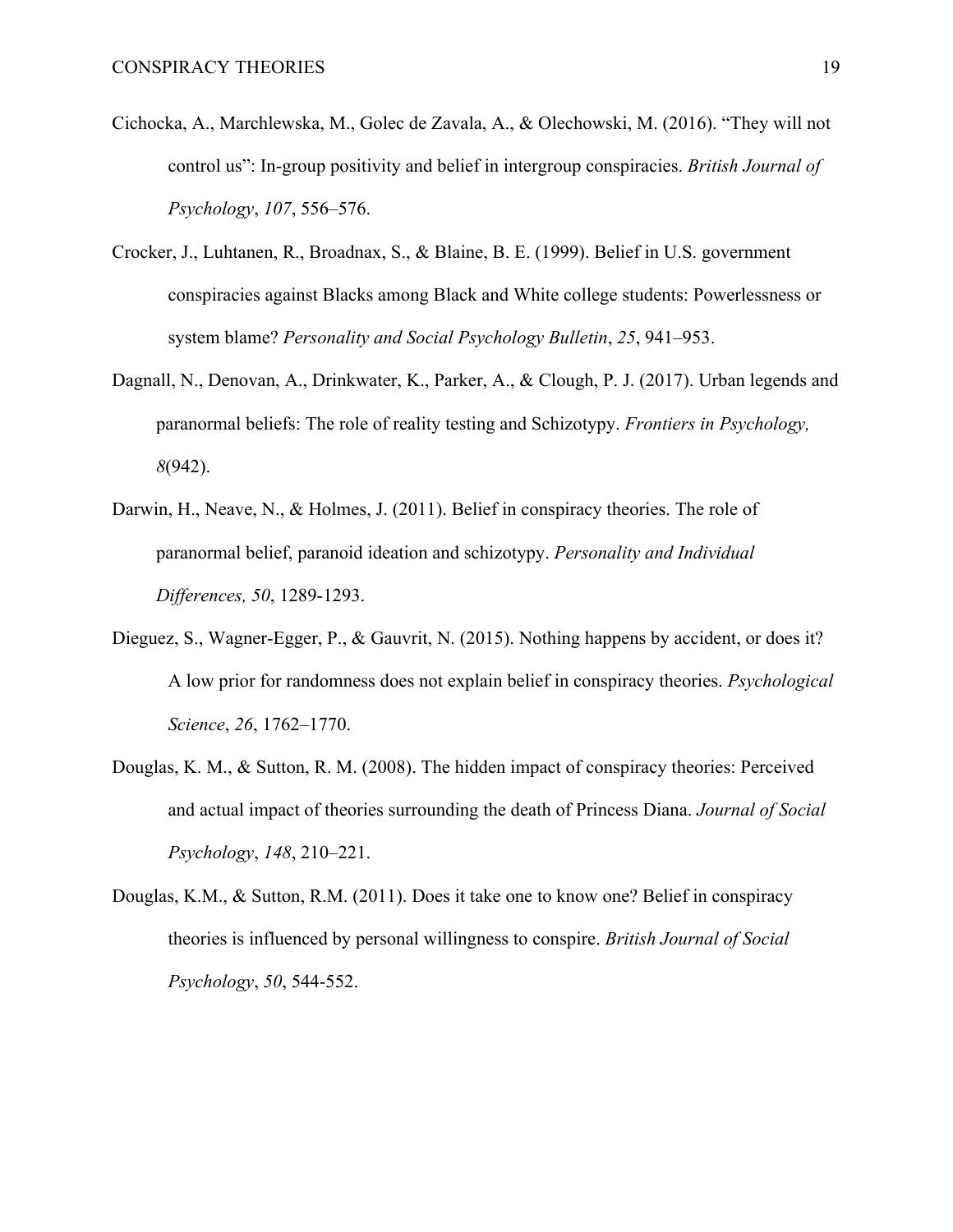- Douglas, K. M., Sutton, R. M., Callan, M. J., Dawtry, R. J., & Harvey, A. J. (2016). Someone is pulling the strings: Hypersensitive agency detection and belief in conspiracy theories. *Thinking & Reasoning*, *22*, 57–77.
- Douglas, K. M., Sutton, R. M., & Cichocka, A. (2017). The psychology of conspiracy theories. *Current Directions in Psychological Science, 26,* 538-542.
- Douglas, K. M., & Leite, A. C. (2017). Suspicion in the workplace: Organizational conspiracy theories and work-related outcomes. *British Journal of Psychology*, *108*, 486–506.
- Drinkwater, K., Dagnall, N., & Parker, A. (2012). Reality testing, conspiracy theories, and paranormal beliefs. *The Journal of Parapsychology, 76*, 57-77.
- Dugas, M. J., Gosselin, P., & Ladouceur, R. (2001). Intolerance of uncertainty and worry: Investigating narrow specificity in a non-clinical sample. *Cognitive Therapy and Research, 25,* 551-558.
- Einstein, K. L., & Glick, D. M. (2015). Do I think BLS data are BS? The consequences of conspiracy theories. *Political Behavior*, *37*, 679–701.
- Franks, B., Bangerter, A., Bauer, M. W., Hall, M., & Noort, M. C. (2017). *Beyond "monologicality"? Exploring conspiracist worldviews.* Frontiers in Psychology, 8 (861).
- Goertzel, T. (1994). Belief in conspiracy theories. *Political Psychology*, *15*, 731–742.
- Golec de Zavala, A., & Cichocka, A. (2012). Collective narcissism and anti-Semitism in Poland. *Group Processes and Intergroup Relations*, *15*, 213-229.
- Graeupner, D., & Coman, A. (2017). The dark side of meaning-making: How social exclusion leads to superstitious thinking. *Journal of Experimental Social Psychology*, *69*, 218–222.
- Green, R., & Douglas, K. M. (2018). Anxious attachment and belief in conspiracy theories. *Personality and Individual Differences, 125,* 30-37*.*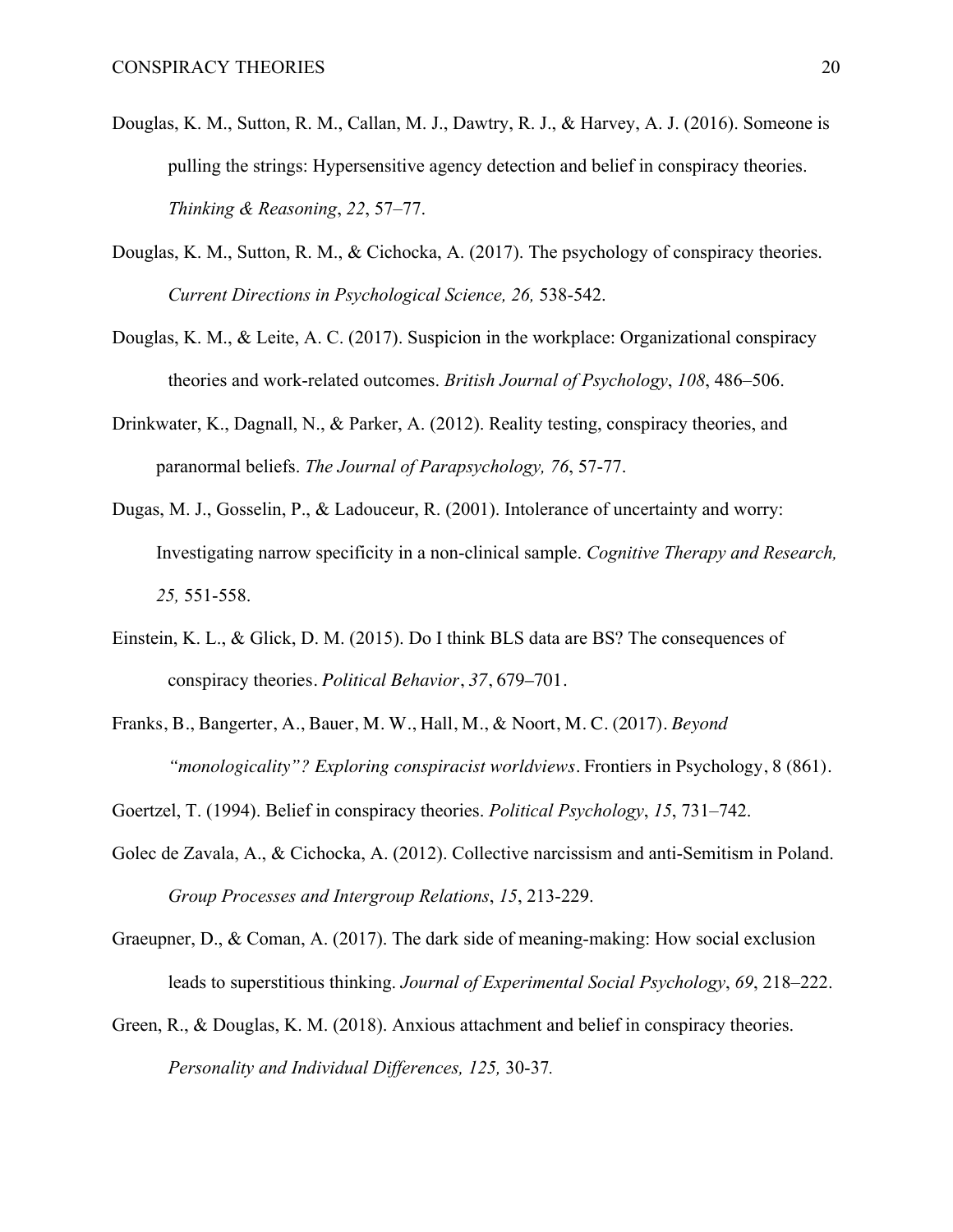- Grimes, D. R. (2016). On the viability of conspiratorial beliefs. *PLOS ONE*, *11*(3), Article e0151003. doi:10.1371/journal.pone.0147905
- Grzesiak-Feldman, M. (2013). The effect of high-anxiety situations on conspiracy thinking. *Current Psychology*, *32*, 100–118.

Heider, F. (1958). *The psychology of interpersonal relations*. New York, NY: John Wiley.

- Imhoff, R., & Bruder, M. (2014). Speaking (un-)truth to power: Conspiracy mentality as a generalised political attitude. *European Journal of Personality*, *28*, 25–43.
- Imhoff, R., & Lamberty, P. K., (2017). Too special to be duped: Need for uniqueness motivates conspiracy beliefs. *European Journal of Social Psychology*, *47*, 724-734.
- Jensen, T. (2013). *Democrats and Republicans differ on conspiracy theory beliefs*. Retrieved from http://www.publicpolicypolling.com/polls/democrats-and-republicans-differ-onconspiracy-theory-beliefs/
- Jolley, D., & Douglas, K. M. (2014a). The effects of anti-vaccine conspiracy theories on vaccination intentions. *PLOS ONE*, *9*(2), Article e89177. doi:10.1371/journal.pone.0089177
- Jolley, D., & Douglas, K. M. (2014b). The social consequences of conspiracism: Exposure to conspiracy theories decreases the intention to engage in politics and to reduce one's carbon footprint. *British Journal of Psychology*, *105*, 35–56.
- Jolley, D., Douglas, K. M., & Sutton, R. M. (2017). Blaming a few bad apples to save a threatened barrel: The system-justifying function of conspiracy theories. *Political Psychology, 39.* 465-478.
- Kofta, M., & Sedek, G. (2005). Conspiracy stereotypes of Jews during systemic transformation in Poland. *International Journal of Sociology*, *35*, 40–64.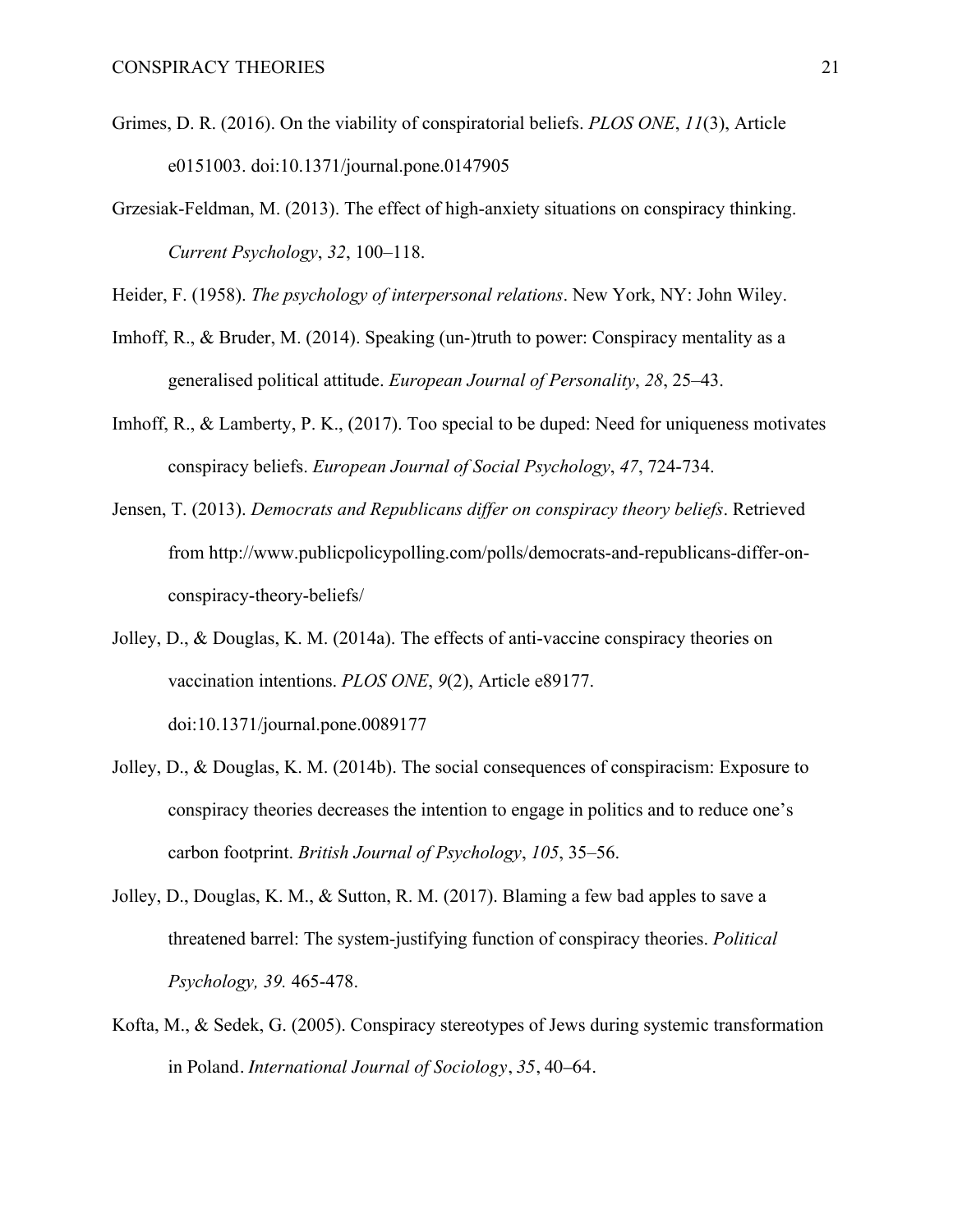- Kofta, M., Sedek, G., & Slawuta, P. N. (2011, July). *Beliefs in Jewish conspiracy: The role of situation threats to ingroup' power and positive image*. Paper presented at the 34th International Society of Political Psychology (ISSP) conference, Istanbul, Turkey.
- Kruglanski, A. W. (1990). Motivations for judging and knowing: Implications for causal attribution. In E. T. Higgins, & R. M. Sorrentino (Eds.), *The handbook of motivation and cognition: Foundation of social behavior* Vol. 2 (pp. 333–368). New York: Guilford.
- Lantian, A., Muller, D., Nurra, C., & Douglas, K. M. (2017). "I know things they don't know!" The role of need for uniqueness in belief in conspiracy theories. *Social Psychology*, *48*, 160-173.
- Leiser, D., Duani, N., & Wagner-Egger, P. (2017). The conspiratorial style in lay economic thinking. *PLOS ONE, 12*(3), e0171238. doi: 10.1371/journal.pone.0171238
- Leman, P. J., & Cinnirella, M. (2007). A major event has a major cause: Evidence for the role of heuristics in reasoning about conspiracy theories. *Social Psychological Review*, *9*, 18-28.
- Leman, P. J., & Cinnirella, M. (2013). Beliefs in conspiracy theories and the need for cognitive closure. *Frontiers in Psychology*, *4*, Article 378. doi:10.3389/fpsyg.2013.00378
- Lewandowsky, S., Cook, J., Oberauer, K., Brophy, S., Lloyd, E. A., & Marriott, M. (2015). Recurrent fury: Conspiratorial discourse in the blogosphere triggered by research on the role of conspiracist ideation in climate denial. *Journal of Social and Political Psychology*, *3*, 142–178.
- Lewandowsky, S., Oberauer, K., & Gignac, G. E. (2013). NASA faked the moon landing— Therefore, (climate) science is a hoax: An anatomy of the motivated rejection of science. *Psychological Science*, *24*, 622–633.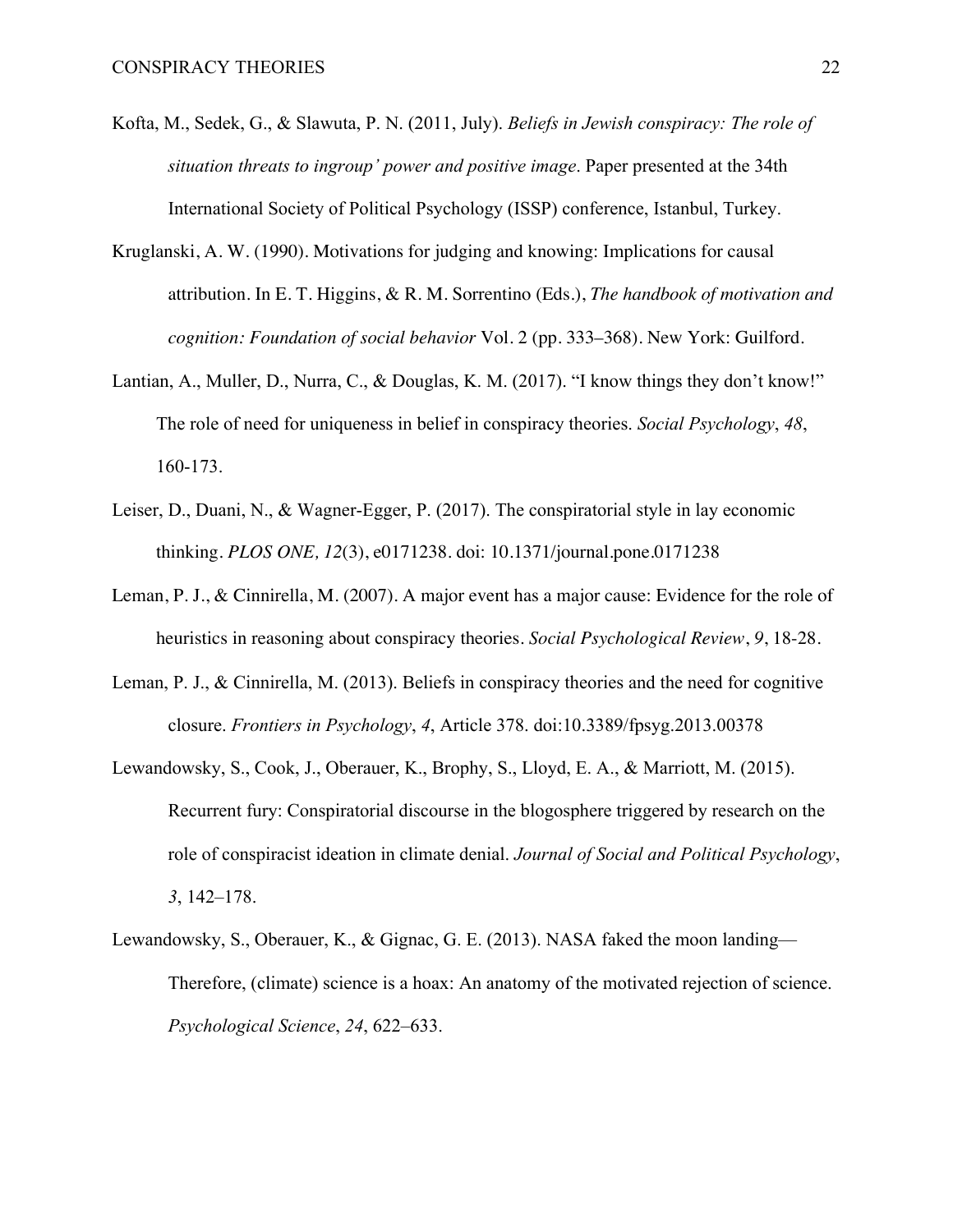- Lobato, E., Mendoza, J., Sims, V., & Chin, M. (2014). Examining the relationship between conspiracy theories, paranormal beliefs, and pseudoscience acceptance among a university population. *Applied Cognitive Psychology, 28*, 617-625.
- Marchlewska, M., Cichocka, A., & Kossowska, M. (2017). Addicted to answers: Need for cognitive closure and the endorsement of conspiracy beliefs. *European Journal of Social Psychology*. Advance online publication. doi:10.1002/ejsp.2308
- Mashuri, A., & Zaduqisti, E. (2014). We believe in your conspiracy if we distrust you: The role of intergroup distrust in structuring the effect of Islamic identification, competitive victimhood, and group incompatibility on belief in a conspiracy theory. *Journal of Tropical Psychology, 4*, 1-14.
- McHoskey, J. W. (1995). Case closed? On the John F. Kennedy assassination: Biased assimilation of evidence and attitude polarization. *Basic and Applied Social Psychology, 17*, 395-409
- Moore, P. (2016). *Little British believe in outlandish conspiracy theories.* Retrieved from https://yougov.co.uk/news/2016/05/27/conspiracies/
- Nattrass, N. (2013). *The AIDS conspiracy: Science fights back.* New York, NY: Columbia University Press.
- Newheiser, A., Farias, M. & Tausch, N. (2011). The functional nature of conspiracy beliefs: Examining the underpinnings of belief in the Da Vinci Code conspiracy. *Personality and Individual Differences, 51,* 1007-1011.
- Nyhan, B. (2017). Why more Democrats are now embracing conspiracy theories. Retrieved from: https://www.nytimes.com/2017/02/15/upshot/why-more-democrats-are-nowembracing-conspiracy-theories.html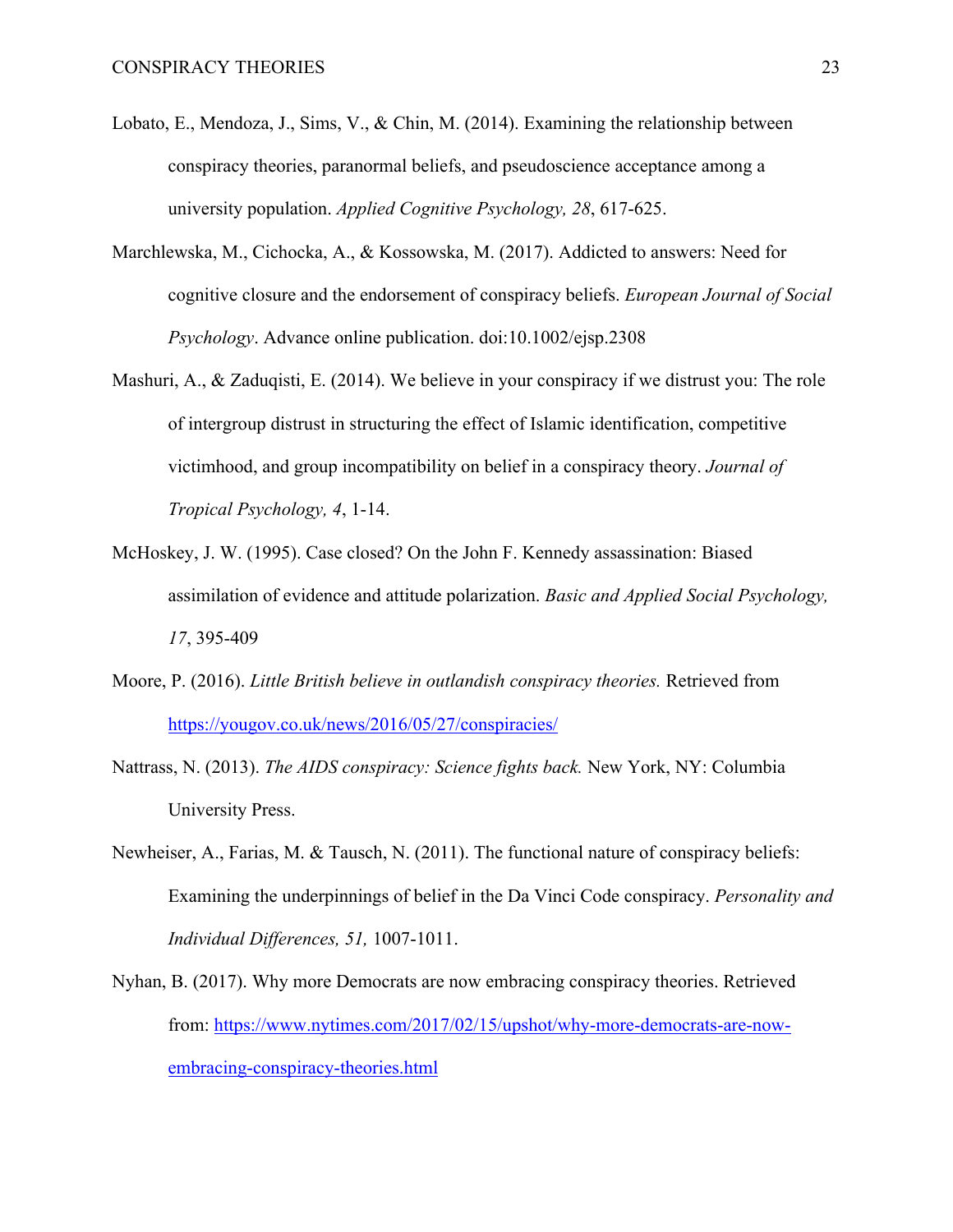- Oliver, J. E. & Wood, T. J. (2014a). Conspiracy theories and the paranoid style(s) of mass opinion. *American Journal of Political Science, 58,*952-966. doi: 10.1111/ajps.12084
- Parsons, S., Simmons, W., Shinhoster, F. & Kilburn, J. (1999). A test of the grapevine: An empirical examination of the conspiracy theories among African Americans. *Sociological Spectrum, 19,* 201-222.
- Sapountzis, A., & Condor, S. (2013). Conspiracy accounts as intergroup theories: Challenging dominant understandings of social power and political legitimacy. *Political Psychology*, *43*, 731–752.
- Simmons, W. P. & Parsons, S. (2005). Beliefs in conspiracy theories among African Americans: A comparison of elites and masses. *Social Science Quarterly, 86*, 582-598.
- Ståhl, T. & Van Prooijen, J.-W. (2018). Epistemic rationality: Skepticism toward unfounded beliefs requires sufficient cognitive ability and motivation to be rational. *Personality and Individual Differences, 122*, 155-163.
- Stieger, S., Gumhalter, N., Tran, U. S., Voracek, M & Swami, V. (2013). Girl in the cellar: A repeated cross-sectional investigation of belief in conspiracy theories about the kidnapping of Natascha Kampusch. *Frontiers in Psychology, 4*(297).
- Swami, V., Pietschnig, J., Tran, U. S., Nader, I. W., Stieger, S. & Voracek, M. (2013). Lunar lies: The impact of informational framing and individual differences in shaping conspiracist beliefs about the moon landings. *Applied Cognitive Psychology, 27*, 71-80.
- Swami, V., Voracek, M., Stieger, S., Tran, U. S., & Furnham, A. (2014). Analytic thinking reduces belief in conspiracy theories. *Cognition*, *133*, 572–585.
- Swift, A. (2013). *Majority in U.S. still believe JFK killed in a conspiracy*. Retrieved from http://www.gallup.com/poll/165893/majority-believe-jfk-killed-conspiracy.aspx